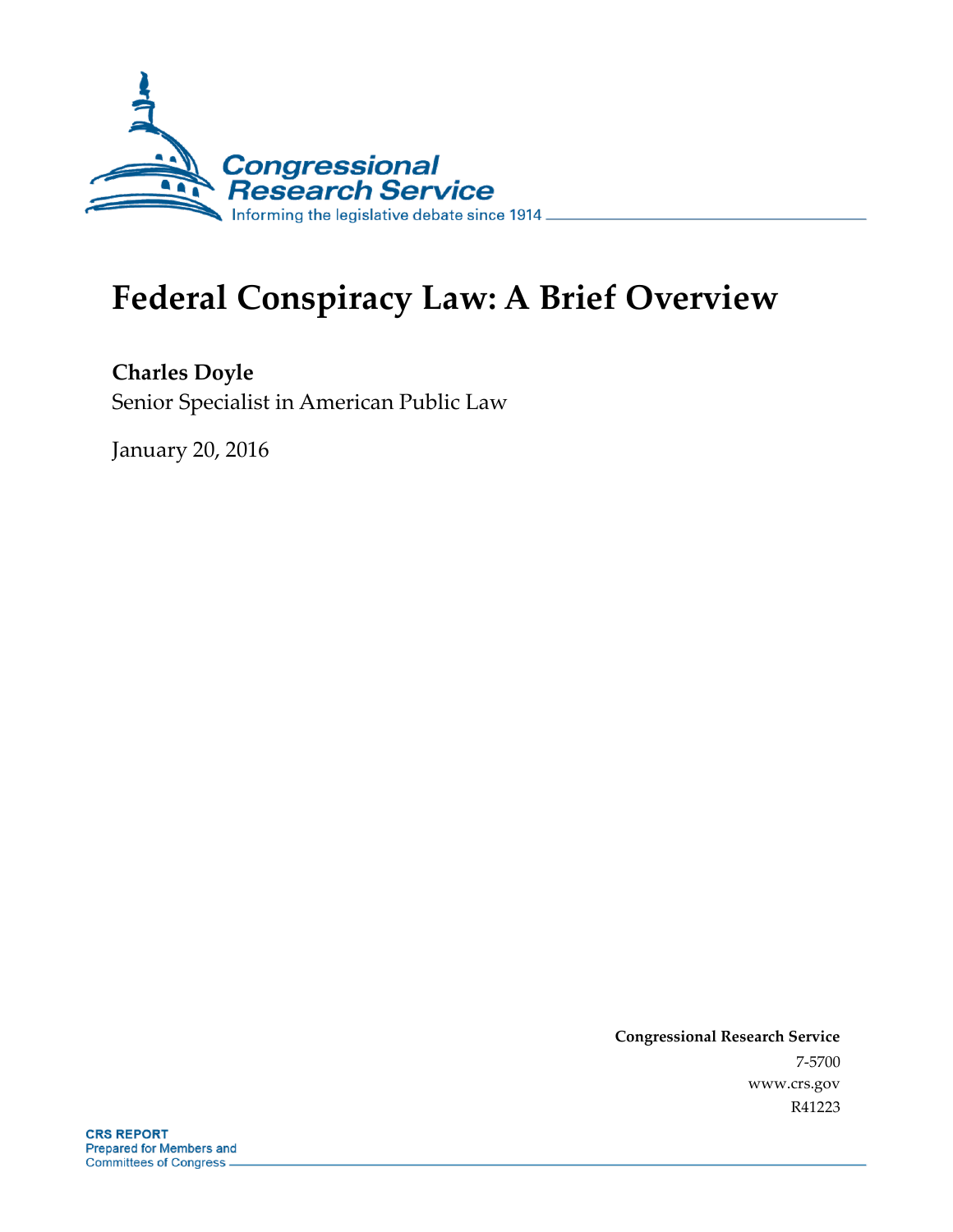## **Summary**

Zacarias Moussaoui, members of the Colombian drug cartels, members of organized crime, and some of the former Enron executives have at least one thing in common: they all have federal conspiracy convictions. The essence of conspiracy is an agreement of two or more persons to engage in some form of prohibited conduct. The crime is complete upon agreement, although some statutes require prosecutors to show that at least one of the conspirators has taken some concrete step or committed some overt act in furtherance of the scheme. There are dozens of federal conspiracy statutes. One, 18 U.S.C. 371, outlaws conspiracy to commit some other federal crime. The others outlaw conspiracy to engage in various specific forms of proscribed conduct. General Section 371 conspiracies are punishable by imprisonment for not more than five years; drug trafficking, terrorist, and racketeering conspiracies all carry the same penalties as their underlying substantive offenses, and thus are punished more severely than are Section 371 conspiracies. All are subject to fines of not more than \$250,000 (not more than \$500,000 for organizations); most may serve as the basis for a restitution order, and some for a forfeiture order.

The law makes several exceptions for conspiracy because of its unusual nature. Because many united in crime pose a greater danger than the isolated offender, conspirators may be punished for the conspiracy, any completed substantive offense which is the object of the plot, and any foreseeable other offenses which one of the conspirators commits in furtherance of the scheme. Since conspiracy is an omnipresent crime, it may be prosecuted wherever an overt act is committed in its furtherance. Because conspiracy is a continuing crime, its statute of limitations does not begin to run until the last overt act committed for its benefit. Since conspiracy is a separate crime, it may be prosecuted following conviction for the underlying substantive offense, without offending constitutional double jeopardy principles; because conspiracy is a continuing offense, it may be punished when it straddles enactment of the prohibiting statute, without offending constitutional ex post facto principles. Accused conspirators are likely to be tried together, and the statements of one may often be admitted in evidence against all.

In some respects, conspiracy is similar to attempt, to solicitation, and to aiding and abetting. Unlike aiding and abetting, however, it does not require commission of the underlying offense. Unlike attempt and solicitation, conspiracy does not merge with the substantive offense; a conspirator may be punished for both.

An abridged version of this report without footnotes and most citations to authority is available as CRS Report R41222, *Federal Conspiracy Law: A Sketch*, by Charles Doyle.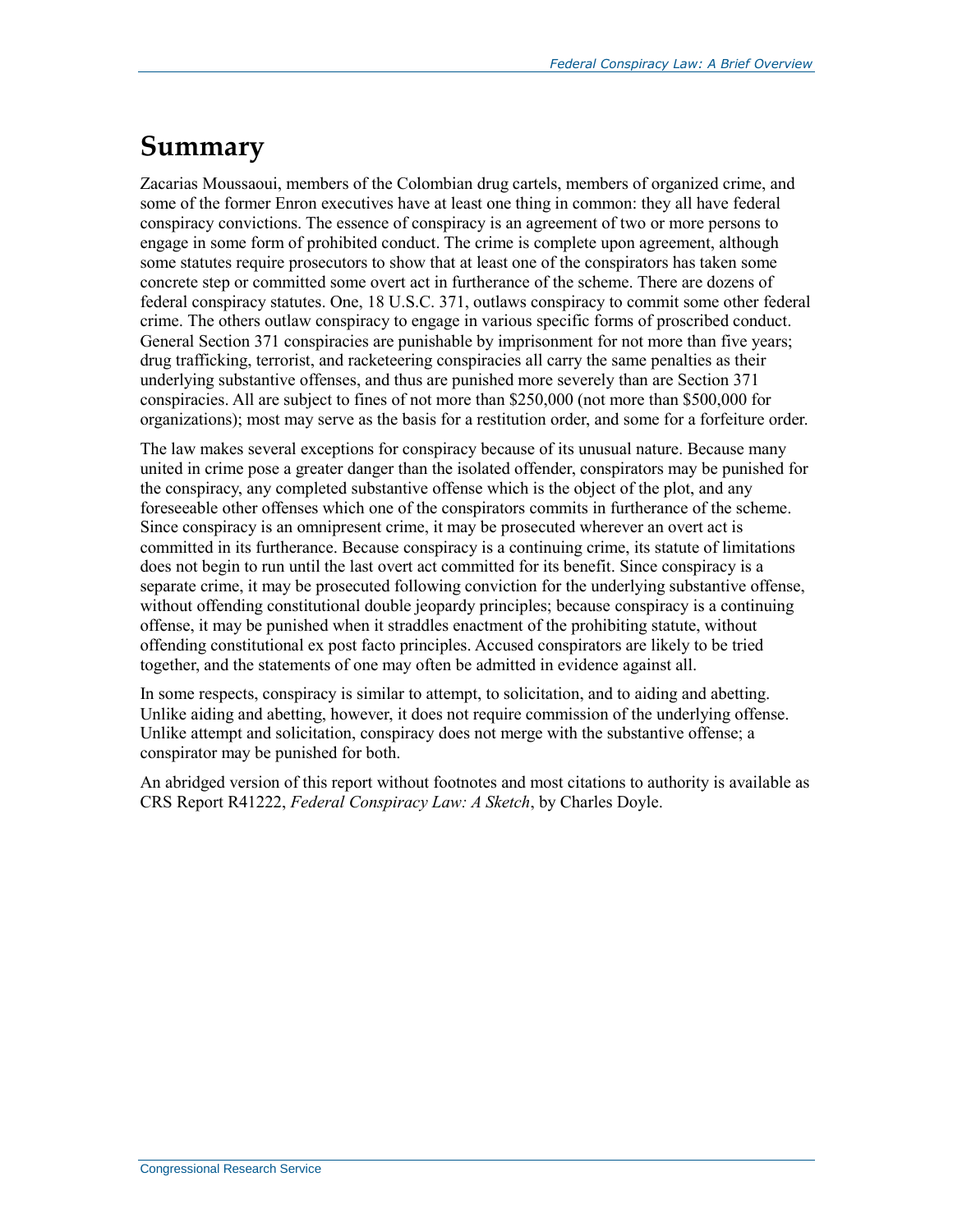## **Contents**

### Contacts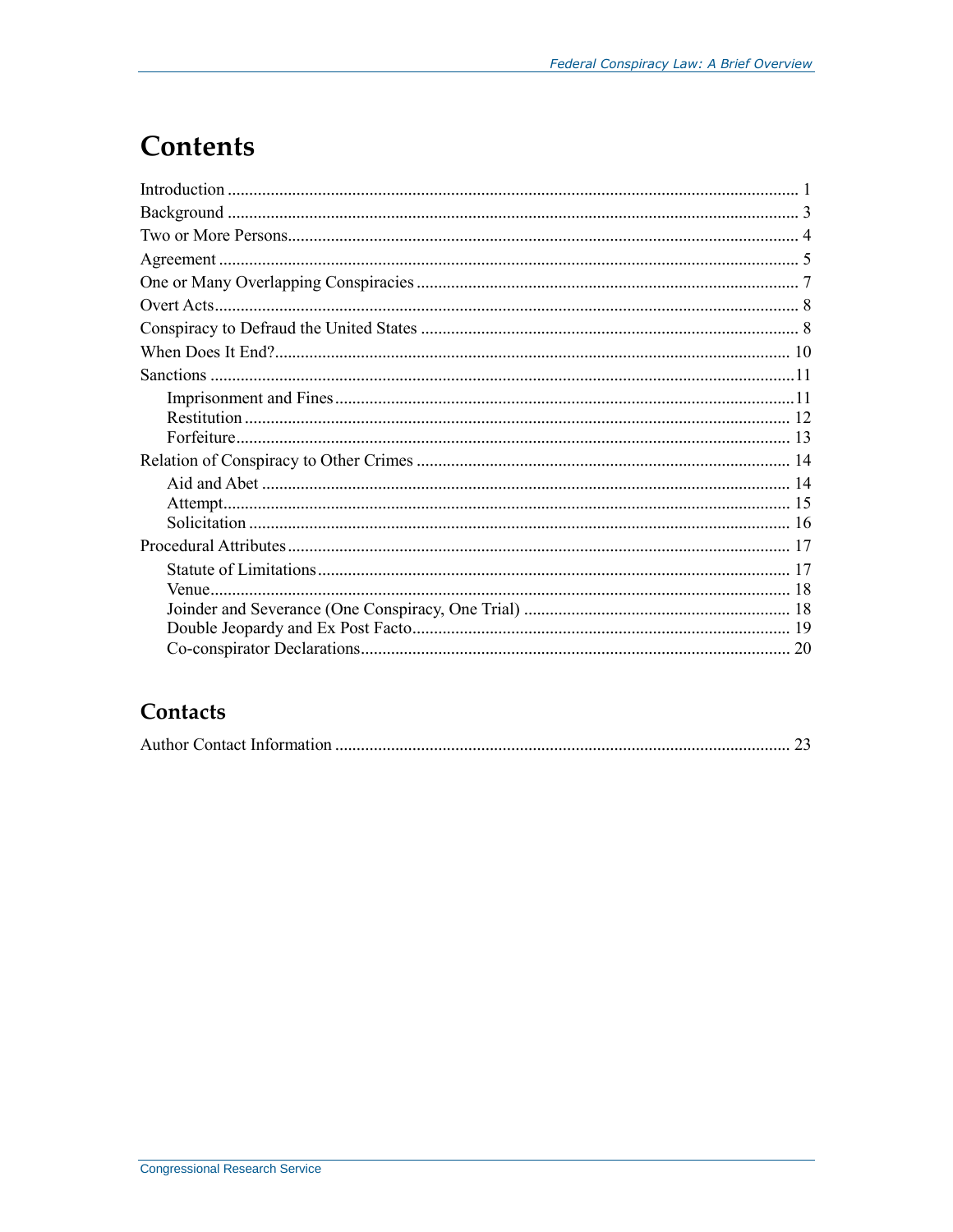## **Introduction**

Terrorists, drug traffickers, mafia members, and corrupt corporate executives have one thing in common: most are conspirators subject to federal prosecution.<sup>1</sup> Federal conspiracy laws rest on the belief that criminal schemes are equally or more reprehensible than are the substantive offenses to which they are devoted. The Supreme Court has explained that a "collective criminal agreement—[a] partnership in crime—presents a greater potential threat to the public than individual delicts. Concerted action both increases the likelihood that the criminal object will be successfully attained and decreases the probability that the individuals involved will depart from their path of criminality."<sup>2</sup> Moreover, observed the Court, "[g]roup association for criminal purposes often, if not normally, makes possible the attainment of ends more complex than those which one criminal could accomplish. Nor is the danger of a conspiratorial group limited to the particular end toward which it has embarked."<sup>3</sup> Finally, "[c]ombination in crime makes more likely the commission of crimes unrelated to the original purpose for which the group was formed."<sup>4</sup> In sum, "the danger which a conspiracy generates is not confined to the substantive offense which is the immediate aim of the enterprise." <sup>5</sup>Congress and the courts have fashioned federal conspiracy law accordingly.<sup>6</sup>

 $\overline{a}$ 

4 *Id.* 5 *Id*.

 $1$  Zacarias Moussaoui was convicted of conspiring to commit the terrorist attacks that occurred on September 11, 2001, *United States v. Moussaoui*, 591 F.3d 263, 266 (4<sup>th</sup> Cir. 2010); Wadih El-Hage was convicted of conspiring to bomb the U.S. embassies in Kenya and Tanzania, *In re Terrorist Bombings*, 552 F.3d 93, 107 (2d Cir. 2008).

Members of an Atlanta street gang were convicted of conspiring to engage in drug trafficking, among other offenses, *United States v. Flores*, 572 F.3d 1254, 1258 (11<sup>th</sup> Cir. 2009); motorcycle gang members were convicted of conspiracy to traffic in drugs, *United States v. Deitz*, 577 F.3d 672, 675-76 (6<sup>th</sup> Cir. 2009).

Dominick Pizzponia was convicted on racketeering conspiracy charges in connection with the activities of the "Gambino organized crime family of La Cosa Nostra," *United States v. Pizzonia*, 577 F.3d 455, 459 (2d Cir. 2009); Michael Yannotti was also convicted on racketeering conspiracy in connection with activities of the "Gambino Crime Family," *United States v. Yannotti*, 541 F.3d 112, 115-16 (2d Cir. 2008).

Jeffrey Skilling, a former Enron Corporation executive, was convicted of conspiracy to commit securities fraud and mail fraud, *United States v. Skilling*, 554 F.3d 529, 534 (5<sup>th</sup> Cir. 2009); Bernard Ebbers, a former WorldCom, Inc. executive, was likewise convicted of conspiracy to commit securities fraud, *United States v. Ebbers*, 458 F.3d 110, 112 (2d Cir. 2006).

<sup>2</sup> *Iannelli v. United States*, 420 U.S. 770, 778 (1975), quoting *Callanan v. United States*, 364 U.S. 587, 593-94 (1961). 3 *Id.*

There have long been contrary views, e.g., Sayre, *Criminal Conspiracy*, 35 HARVARD LAW REVIEW 393, 393 (1922)("A doctrine so vague in its outlines and uncertain in its fundamental nature as criminal conspiracy lends no strength or glory to the law; it is a veritable quicksand of shifting opinion and ill-considered thought"); *Hyde v. United States*, 222 U.S. 347, 387 (1912)(Holmes, J, with Lurton, Hughes 7 Lamarr, JJ.)(dissenting)("And as wherever two or more have united for the commission of a crime there is a conspiracy, the opening to oppression thus made is very wide indeed. It is even wider if success should be held not to merge the conspiracy in the crime intended and achieved"), both quoted in substantial part in Katyal, *Conspiracy Theory*, 112 YALE LAW JOURNAL 1307, 1310 n. 6 (2003).

<sup>6</sup> Federal prosecutors have used, and been encouraged to use, the law available to them, *Harrison v. United States*, 7 F.2d 259, 263 (2d Cir. 1925)("[C]onspiracy, that darling of the modern prosecutor's nursery"); *United States v. Reynolds*, 919 F.2d 435, 439 (7<sup>th</sup> Cir. 1990)("[P]rosecutors seem to have conspiracy on their word processors as Count I"); Chesney, *Terrorism, Criminal Prosecution, and the Preventive Detention Debate*, 50 SOUTH TEXAS LAW REVIEW 669, 684 (2009)("What options do prosecutors have in the terrorism-prevention scenario when [other charges] are unavailable for lack of evidence linking the suspect to a designated foreign terrorist organization? One possibility is conspiracy liability").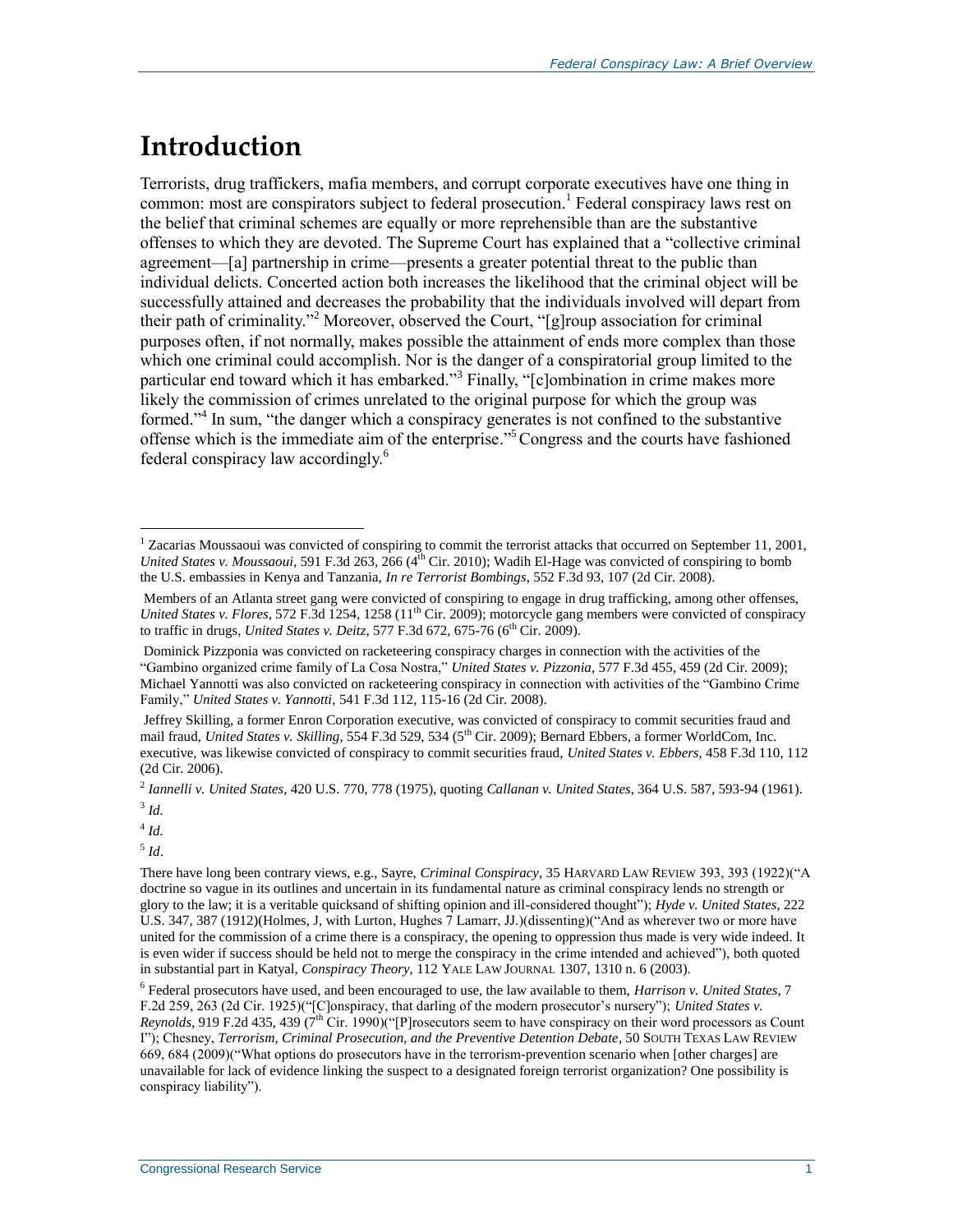The *United States Code* contains dozens of criminal conspiracy statutes. One, 18 U.S.C. 371, outlaws conspiracy to commit any other federal crime. The others outlaw conspiracy to commit some specific form of misconduct, ranging from civil rights violations to drug trafficking.<sup>7</sup> Conspiracy is a separate offense under most of these statutes, $\delta$  regardless of whether conspiracy accomplishes its objective.<sup>9</sup> The various conspiracy statutes, however, differ in several other respects. Section 371 and a few others require at least one conspirator to take some affirmative step in furtherance of the scheme. Most have no such explicit overt act requirement.<sup>10</sup>

Section 371 has two prongs. One outlaws conspiracy to commit a federal offense; a second, conspiracy to defraud the United States. Section 371 conspiracy to commit a federal crime requires that the underlying misconduct be a federal crime. Section 371 conspiracy to defraud the United States and a few others have no such prerequisite.<sup>11</sup> Section 371 conspiracies are punishable by imprisonment for not more than five years. Elsewhere, conspirators often face more severe penalties. $12$ 

These differences aside, federal conspiracy statutes share much common ground because Congress decided they should. As the Court observed in *Salinas*, "When Congress uses wellsettled terminology of criminal law, its words are presumed to have their ordinary meaning and definition. [When] [t]he relevant statutory phrase is 'to conspire,' [w]e presume Congress intended to use the term in its conventional sense, and certain well-established principles follow $"$ <sup>13</sup>

These principles include the fact that regardless of its statutory setting, every conspiracy has at least two elements: (1) an agreement (2) between two or more persons.<sup>14</sup> Members of the conspiracy are also liable for the foreseeable crimes of their fellows committed in furtherance of the common plot.<sup>15</sup> Moreover, statements by one conspirator are admissible evidence against all.<sup>16</sup> Conspiracies are considered continuing offenses for purposes of the statute of limitations and venue.<sup>17</sup> They are also considered separate offenses for purposes of sentencing and of challenges

 $11$  E.g., 18 U.S.C. 956 (conspiracy in the U.S. to commit certain violent acts overseas, acts which ordinarily are crimes under the laws of the place where they occur but which need not be separate federal crimes for purposes of a prosecution under §956). Although it is generally known for its proscription against conspiracies to violate other federal laws, §371 also outlaws conspiracies to defraud the United States. Conviction under the defraud portion of §371 does not require that the underlying misconduct be a separate federal crime.

<sup>12</sup> The 20-year maximum penalties of §1956 apply to conspiracies to launder and to the underlying laundering offense alike, 18 U.S.C. 1956(h). The penalties that apply to drug trafficking under 21 U.S.C. 841 (up to life imprisonment) apply with equal force to conspiracies to traffic, 21 U.S.C. 846.

<sup>13</sup> *Salinas v. United States*, 522 U.S. 52, 63 (1997).

<sup>15</sup> *Pinkerton v. United States*, 328 U.S. 640, 647 (1946); *Smith v. United States*, 133 S. Ct. 714, 719 (2013); *United States v. Cruse*, 805 F.3d 795, 817 (7<sup>th</sup> Cir. 2015); *United States v. Cornell*, 780 F.3d 616, 631-32 (4<sup>th</sup> Cir. 2015).

<sup>16</sup> F.R.Evid. 801(d)(2)(E).

 7 18 U.S.C. 241 (civil rights conspiracies); 21 U.S.C. 846 (drug trafficking conspiracies).

<sup>8</sup> *Iannelli v. United States*, 420 U.S. 770, 777 (1975).

<sup>9</sup> *United States v. Jimenez Recio*, 537 U.S. 270, 274 (2003); *United States v. Salahuddin*, 765 F.3d 329, 341 (3d Cir. 2014); *United States v. Wolff*, 796 F.3d 972, 975 (8<sup>th</sup> Cir. 2015).

<sup>10</sup> *Whitfield v. United States*, 543 U.S. 209, 219 (2005)(18 U.S.C. 1956(h)—conspiracy to commit money laundering has no overt act requirement); *United States v. Shabani*, 513 U.S. 10, 13-4 (1994)(21 U.S.C. 846—conspiracy to violate the Controlled Substances Act—has no overt act requirement).

<sup>14</sup> *United States v. Jimenez Recio*, 537 U.S.270, 274 (2003).

<sup>&</sup>lt;sup>17</sup> *Toussie v. United States*, 397 U.S. 112, 122 (1970)(statute of limitations begins to run with the last overt act in furtherance of the conspiracy); *Whitfield v. United States,* 543 U.S. 209, 218 (2005)(venue is proper in any district in which an overt act in furtherance of the conspiracy was committed).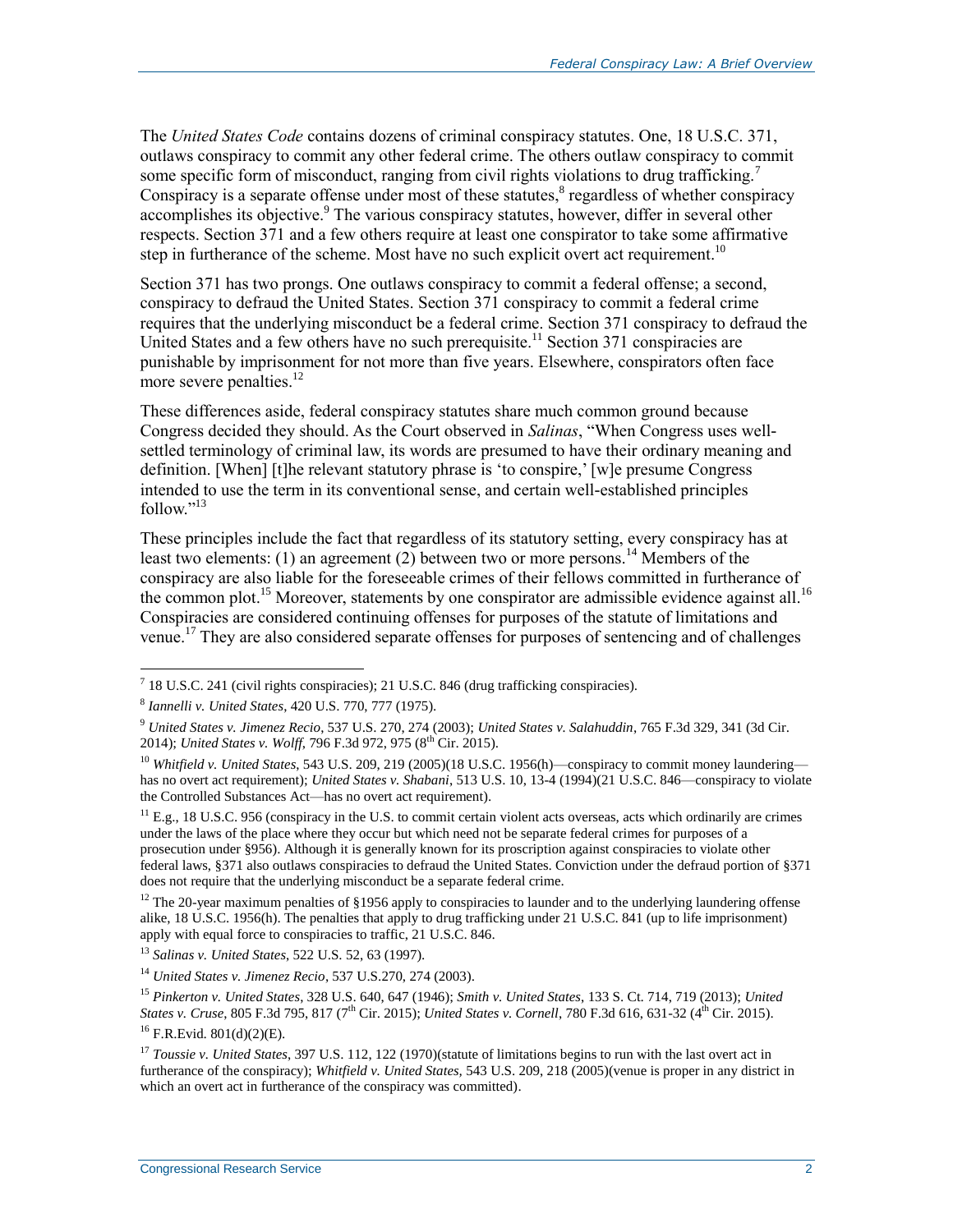under the Constitution's expost facto and double jeopardy clauses.<sup>18</sup> This is a brief discussion of the common features of federal conspiracy law that evolved over the years, with passing references to some of the distinctive features of some of the statutory provisions.

## **Background**

 $\overline{a}$ 

Although it is not without common law antecedents, federal conspiracy law is largely of Congress's making. It is what Congress provided, and what the courts understood Congress intended. This is not to say that conspiracy was unknown in pre-colonial and colonial England,<sup>19</sup> but simply that it was a faint shadow of the crime we now know. Then, it was essentially a narrow form of malicious prosecution, subject to both a civil remedy and prosecution.<sup>20</sup> In the late  $18<sup>th</sup>$ and early  $19<sup>th</sup>$  centuries, state courts and legislatures recognized a rapidly expanding accumulation of narrowly described wrongs as "conspiracy." The patchwork reached a point where one commentator explained that there were "few things left so doubtful in the criminal law, as the point at which a combination of several persons in a common object becomes illegal."<sup>21</sup>

Congress enacted few conspiracy statutes prior to the Civil War. It did pass a provision in 1790 that outlawed confining the master of a ship or endeavoring revolt on board.<sup>22</sup> This, Justice Story, sitting as a circuit judge, interpreted to include any conspiracy to confine the prerogatives of the master of ship to navigate, maintain, or police his ship.<sup>23</sup> The same year,  $1825$ , Congress outlawed conspiracies to engage in maritime insurance fraud.<sup>24</sup> Otherwise, there were no federal conspiracy statutes until well after the mid-century mark.

<sup>19</sup> See generally, Bryan, THE DEVELOPMENT OF THE ENGLISH LAW OF CONSPIRACY (1909); Winfield, *The History of Conspiracy and Abuse of Legal Process*, CAMBRIDGE STUDIES IN ENGLISH LEGAL HISTORY (1921); Sayre, *Criminal Conspiracy*, 35 HARVARD LAW REVIEW 393 (1922).

<sup>22</sup> Act of April 30, 1790, ch. IX, §12, 1 Stat. 114 (1790).

<sup>18</sup> *Salinas v. United States*, 522 U.S. 52, 65 (1997)("conspiracy is a distinct evil, dangerous to the public, and so punishable in itself"); *United States v. Felix*, 503 U.S. 378, 390 (1992)("[T]he commission of the substantive offense and a conspiracy to commit it are separate and distinct offenses ... [a]nd the plea of double jeopardy is no defense to a conviction for both offenses"); *United States v. Munoz-Franco*, 487 F.3d 25, 55 (1<sup>st</sup> Cir. 2007)("For 'continuing offenses' such as the bank fraud and conspiracy charges at issue here, however, the critical question is when the conduct ended. As we have explained, where a 'continuing offense' straddles the old and new law ... applying the new is recognized as constitutionally sound. In other words, a conviction for a continuing offense straddling enactment of a statute will not run afoul of the Ex Post Facto clause unless it was possible for the jury, following the court's instructions, to convict '*exclusively*' on pre-enactment conduct")(here and hereafter internal citations and quotation marks have been omitted unless otherwise indicated).

<sup>&</sup>lt;sup>20</sup> IV BLACKSTONE, COMMENTARIES ON THE LAWS OF ENGLAND 136 (1769)(transliteration supplied)("A conspiracy also to indict an innocent man of felony falsely and maliciously, who is accordingly indicted and acquitted, is a farther abuse and perversion of public justice; for which the party injured may either have a civil action by writ of the conspirators ... or the conspirators, for there must be at least two to form a conspiracy, may be indicted at the suit of the king").

<sup>&</sup>lt;sup>21</sup> III CHITTY, A PRACTICAL TREATISE ON THE CRIMINAL LAW 1138 (3d Am. ed. 1839) noting that conspiracy included combinations "to commence suits against a person with a view to extorting money from him" or "to manufacture a base material in the form and color of genuine indigo, with the intent to sell it as indigo" or to cheat a man "by making him drunk and playing falsely at cards with him, but did not include combinations "to obtain money from a bank by drawing their checks on the bank when they have no funds there" or "to cheat and defraud a man by selling him an unsound horse." Of course, this is not a situation limited to the law of conspiracy.

<sup>23</sup> *United States v. Hamilton*, 26 Fed.Cas. 259, 260 (C.C.D.Mass. 1825)(No. 15,346).

<sup>&</sup>lt;sup>24</sup> Act of March 3, 1825, ch.65, §23, 4 Stat. 122 (1825)(conspiracy "to cast away, burn, or otherwise destroy, ship or vessel ... with intent to injure any person ... that hath underwritten ... any policy of insurance thereon.").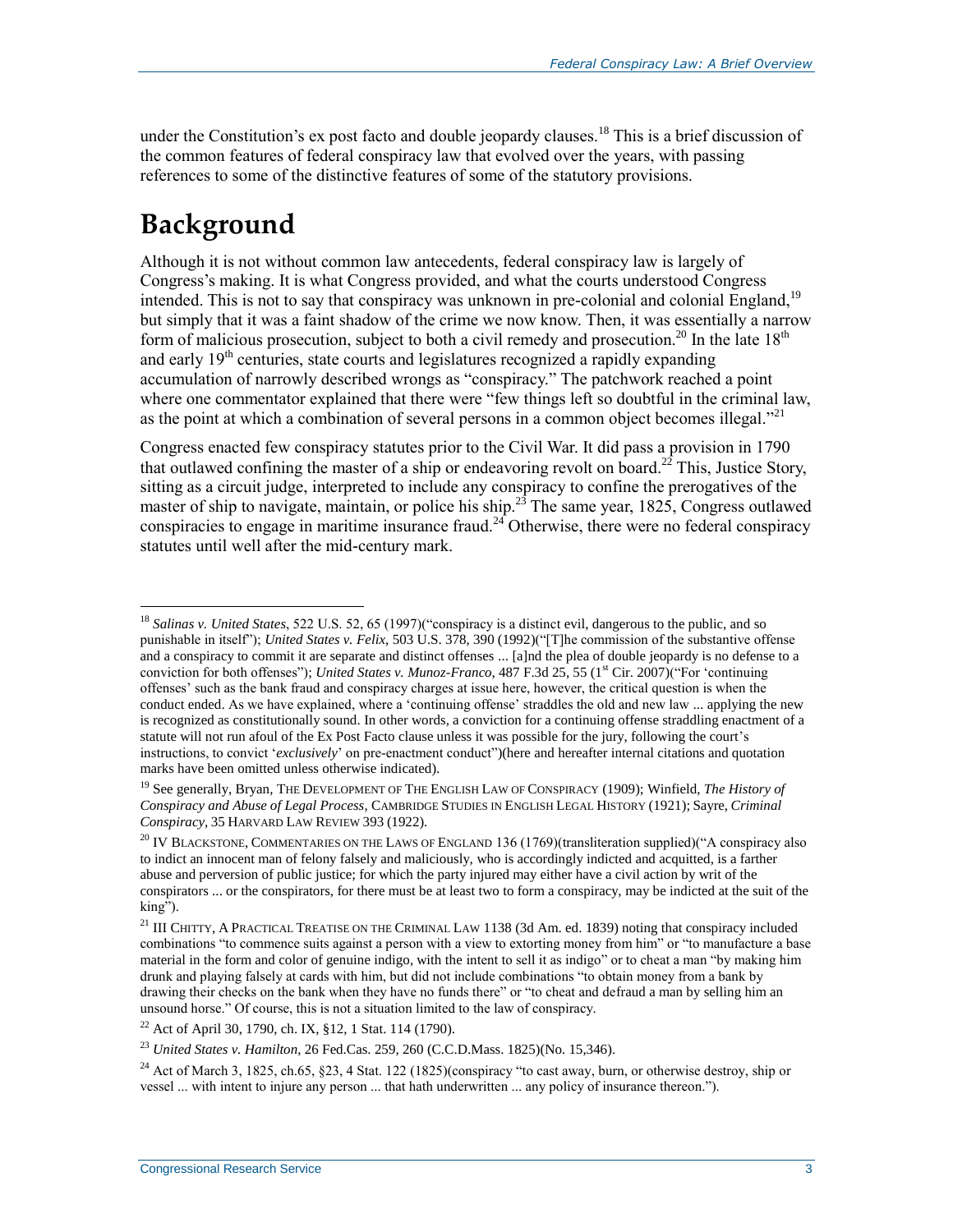During the War Between the States, however, Congress enacted four sweeping conspiracy provisions, creating federal crimes that have come down to us with little substantive change. The first, perhaps thought more pressing at the beginning of the war, was a seditious conspiracy statute.<sup>25</sup> Shortly thereafter, Congress outlawed conspiracies to defraud the United States through the submission of false claim,  $26$  and followed that four years later with prohibitions on conspiracies to violate federal law or to defraud the United States.<sup>27</sup>

Subsequent conspiracy statutes, though perhaps no less significant, were more topically focused. The Reconstruction civil rights conspiracy provisions,  $^{28}$  the Sherman Act anti-trust provisions,  $^{25}$ and the drug and racketeering statutes<sup>30</sup> may be the best known of these. All of them begin the same way—with an agreement by two or more persons.

### **Two or More Persons**

 $\overline{a}$ 

There are no one-man conspiracies.<sup>31</sup> At common law where husband and wife were considered one, this meant that the two could not be guilty of conspiracy without the participation of some third person.<sup>32</sup> This is no longer the case.<sup>33</sup> In like manner at common law, corporations could not be charged with a crime.<sup>34</sup> This too is no longer the case. A corporation is criminally liable for the crimes, including conspiracy, committed at least in part for its benefit, by its officers, employees and agents.<sup>35</sup> Moreover, a corporation may be criminally liable for intra-corporate conspiracies, as long as at least two of its officers, employees, or agents are parties to the plot.<sup>36</sup>

Notwithstanding the two-party requirement, no co-conspirator need have been tried or even identified, as long as the government produces evidence from which the conspiracy might be

<sup>29</sup> Act of July 2, 1890, c. 647, §§1, 2, 3, 26 Stat. 209 (1890), as amended, 15 U.S.C. 1, 2, 3.

<sup>&</sup>lt;sup>25</sup> Act of July 31, 1861, c. 33, 12 Stat. 284 (1861), as amended 18 U.S.C. 2384.

<sup>&</sup>lt;sup>26</sup> Act of March 2, 1863, c.67,  $881, 3$ , 12 Stat. 696, 698 (1863), as amended, 18 U.S.C. 286.

<sup>&</sup>lt;sup>27</sup> Act of March 2, 1867, c.169, §30, 14 Stat. 484 (1867)("that if two or more persons conspire either to commit any offence against the laws of the United States, or to defraud the United States in any manner whatever, and one or more of said parties to said conspiracy shall do any act to effect the object thereof, the parties to said conspiracy shall be deemed guilty of a misdemeanor, and on conviction thereof shall be liable to a penalty of not less than one thousand dollars and not more than ten thousand dollars, and to imprisonment not exceeding two years. And when any offence shall be begun in one judicial district of the United State and completed in another, every such offence shall be deemed to be committed in either of the said districts, and may be dealt with, inquired of, tried, determined and punished in either of the said district, in the same manner as if it had been actually and wholly committed therein"), as amended 18 U.S.C. 371.

<sup>&</sup>lt;sup>28</sup> Act of April 20, 1871, c. 22, §2, 17 Stat. 13, 14 (1871), as amended, 18 U.S.C. 241.

<sup>30</sup> P.L. 91-513, Tit. II, §406, 84 Stat. 1265 (1970), as amended, 21 U.S.C. 846, and P.L. 91-452, Tit. IX, §901(a), 84 Stat. 942 (1970), as amended, 18 U.S.C. 1962(d), respectively.

<sup>31</sup> *Rogers v. United States*, 340 U.S. 367, 375 (1951)("at least two persons are required to constitute a conspiracy"); *United States v. Dumeisi*, 424 F.3d 566, 580 (7<sup>th</sup> Cir. 2005)("the elements of the crime of conspiracy are not satisfied unless one conspires with at least one true co-conspirator").

<sup>&</sup>lt;sup>32</sup> Dawson v. United States, 10 F.2d 106, 107 (9<sup>th</sup> Cir. 1926).

<sup>33</sup> *United States v. Dege*, 364 U.S. 51, 54-5 (1960).

<sup>&</sup>lt;sup>34</sup> I BLACKSTONE, COMMENTARIES ON THE LAWS OF ENGLAND 464 (1765)(transliteration supplied)(punctuation in the original)("a corporation cannot commit treason, or felony, or other crime, in its corporate capacity: though it's members, may, in their distinct individual capacities").

<sup>&</sup>lt;sup>35</sup> *United States v. Agosto-Vega,* 617 F.3d 541, 552-53 (1<sup>st</sup> Cir. 2010); *United States v. Singh,* 518 F.3d 236, 249-51 (4<sup>th</sup> Cir. 2008); *United States v. Hughes Aircraft Co.*, 20 F.3d 974, 978-80 (9<sup>th</sup> Cir. 1994).

<sup>36</sup> *United States v. Sain*, 141 F.3d 463, 474-75 (3d Cir. 1998); *United States v. Stevens*, 909 F.2d 431, 432-35 (6th Cir. 1990).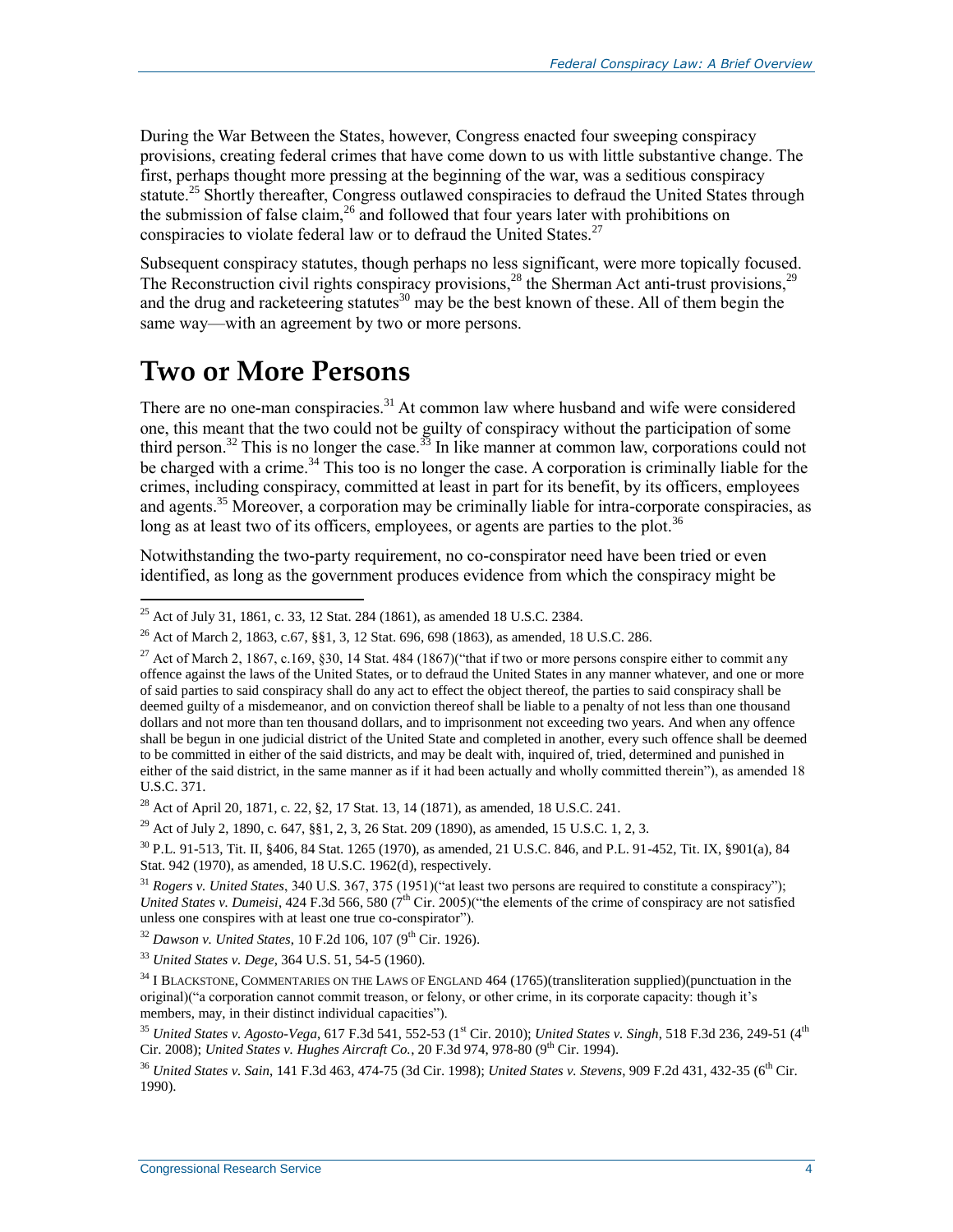inferred.<sup>37</sup> Even the acquittal of a co-conspirator is no defense,  $38$  although no conviction is possible if all but one alleged conspirator are acquitted.<sup>39</sup> Moreover, a person may conspire for the commission of a crime by a third person though he himself is legally incapable of committing the underlying offense. $40$ 

On the other hand, two people may not always be enough. The so-called Wharton's Rule placed a limitation on conspiracy prosecutions when the number of conspirators equaled the number of individuals necessary for the commission of the underlying offense.<sup>41</sup> Under federal law, the rule "stands as an exception to the general principle that a conspiracy and the substantive offense that is its immediate end do not merge upon proof of the latter.<sup>342</sup> And under federal law, the rule reaches no further than to the types of offenses that gave birth to its recognition—dueling, adultery, bigamy, and incest.<sup>43</sup>

### **Agreement**

 $\overline{a}$ 

It is not enough, however, to show that the defendant agreed only with an undercover officer to commit the underlying offense, for there is no agreement on a common purpose in such cases.<sup>44</sup> As has been said, the essence of conspiracy is an agreement, an agreement to commit some act condemned by law either as a separate federal offense or for purposes of the conspiracy statute.<sup>45</sup> The agreement may be evidenced by word or action; that is, the government may prove the existence of the agreement either by direct evidence or by circumstantial evidence from which the agreement may be inferred.<sup>46</sup> "Relevant circumstantial evidence  $\lceil \text{may} \rceil$  include $\lceil \cdot \rceil$ : the joint

<sup>42</sup> *Iannelli v. United States*, 420 U.S. 770, 781-82 (1975); *United States v. Bornman*, 559 F.3d 150, 156 (3d Cir. 2009).

<sup>43</sup> *United States v. Bornman*, 559 F.3d at 156 ("In the classic Wharton's Rule offenses—adultery, bigamy, incest, and dueling—the harms attendant upon the commission of the substantive offense are restricted to the parties in the agreement. Hence, Wharton's Rule has no applicability here [to bribery]"); *United States v. Hines*, 541 F.3d 833, 838  $(8<sup>th</sup> Cir. 2008)$ ("Wharton's Rule ... applies when there is a general congruence of the conspiracy agreement and the completed substantive offense. This general congruence exists when the parties to the agreement are the only persons who participate in commission of the substantive offense, ... the immediate consequences of the crime rest on the parties themselves rather than on society at large, and when the agreement that attends the substantive offense does not appear like to pose the distinct kinds of threats to society that the law of conspiracy seeks to avert").

<sup>44</sup> *United States v. Paladin*, 748 F.3d 438, 449 n.8 (1st Cir. 2014); *United States v. Beyl*, 725 F.3d 643, 649 (7th Cir. 2013); *United States v. Edmonds*, 679 F.3d 169, 175 (4<sup>th</sup> Cir. 2012); *United States v. Williams*, 547 F.3d 1187, 1195 n.7  $(9^{th}$  Cir. 2008).

<sup>37</sup> *United States v. Mitchell*, 792 F.3d 581, 582-83 (5th Cir. 2015); *United States v. Mann*, 701 F.3d 274, 296 (8th Cir. 2012); *United States v. Price*, 258 F.3d 539, 545 (6<sup>th</sup> Cir. 2001); *United States v. Contreras*, 249 F.3d 595, 598 (7<sup>th</sup> Cir. 2001).

<sup>&</sup>lt;sup>38</sup> *United States v. Ross*, 703 F.3d 836, 883 (6<sup>th</sup> Cir. 2012); *United States v. Lo*, 447 F.3d 1212, 1226 (9<sup>th</sup> Cir. 2006); *United States v. Johnson,* 440 F.3d 1286, 1294-295 (11<sup>th</sup> Cir. 2006); *United States v. Morton*, 412 F.3d 901, 904 (8<sup>th</sup> Cir. 2005).

<sup>39</sup> *United States v. Tyson*, 653 F.3d 192, 207 (3d Cir. 2011).

<sup>40</sup> *Salinas v. United States*, 522 U.S. 52, 64 (1997); *United States v. Moussaoui*, 591 F.3d 263, 297 (4th Cir. 2010); *United States v. Zichettello*, 208 F.3d 72, 99 (2d Cir. 2000).

<sup>&</sup>lt;sup>41</sup> *United States v. Wright*, 506 F.3d 1293, 1298 n.4 (10<sup>th</sup> Cir. 2007)("Wharton's Rule is that an agreement by two persons to commit a particular crime cannot be prosecuted as conspiracy when the crime is of such a nature as to necessarily require the participation of two persons for its commission").

<sup>45</sup> *United States v. Jimenez Recio*, 537 U.S.270, 274 (2003), citing, *Iannelli v. United States*, 420 U.S. 770, 777 (1975); *United States v. Cruse*, 805 F.3d 795, 811 (7<sup>th</sup> Cir. 2015)(emphasis in the original)("[T]he *agreement* is essential evil at which the crime of conspiracy is directed"); *United States v. Lapier*, 796 F.3d 1090, 1096 (9<sup>th</sup> Cir. 2015)("Conspiracy is a partnership in criminal purposes. The gist of the crime is the confederation or combination of minds").

<sup>&</sup>lt;sup>46</sup> *United States v. Toll*, 804 F.3d 1344, 1355 (11<sup>th</sup> Cir. 2015); *United States v. Collins*, 799 F.3d 554, 589 (6<sup>th</sup> Cir. 2015); *United States v. Boykin*, 704 F.3d 939, 948 (8th Cir. 2015); *United States v. Alejandro-Montanez*, 778 F.3d 352, (continued...)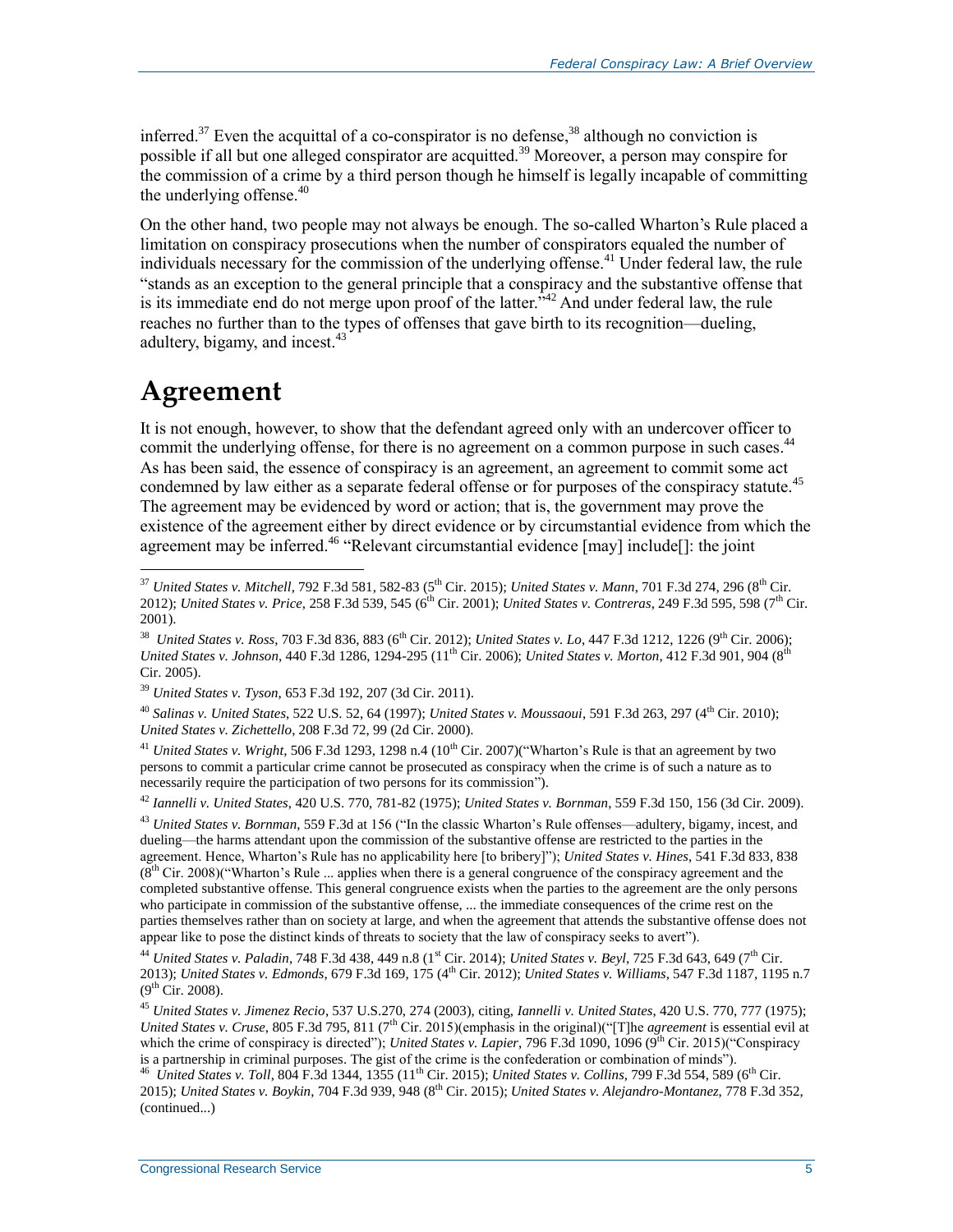appearance of defendants at transactions and negotiations in furtherance of the conspiracy; the relationship among codefendants; mutual representation of defendants to third parties; and other evidence suggesting unity of purpose or common design and understanding among conspirators to accomplish the objects of the conspiracy. $147$ 

The lower federal appellate courts have acknowledged that evidence of a mere buyer-seller relationship is insufficient to support a drug trafficking conspiracy charge. Some do so under the rationale that there is no singularity of purpose, no necessary agreement, in such cases: "the buyer's purpose is to buy; the seller's purpose is to sell."<sup>48</sup> Others do so to avoid sweeping mere one-time customers into a large-scale trafficking operation.<sup>49</sup> Still others do so lest traffickers and their addicted customers face the same severe penalties.<sup>50</sup> All agree, however, that purchasers may be liable as conspirators when they are part of a larger scheme.<sup>51</sup>

<sup>(...</sup>continued)

<sup>358 (</sup> $1<sup>st</sup>$  Cir. 2015).

<sup>47</sup> *United States v. Wardell*, 591 F.3d at 1287-288.

<sup>48</sup> *United States v. Donnell*, 596 F.3d 913, 924-25 (8th Cir. 2010); see also, *United States v. Boykin*, 794 F.3d 939, 949  $(8<sup>th</sup> Cir. 2015)'$  Because the crime of conspiracy requires a concert of action among two or more persons for a common purpose, the mere agreement of one person to buy what another agrees to sell, standing alone, does not support a conspiracy conviction); *United States v. Cruse*, 805 F.3d 795, 811 (7th Cir. 2015); *United States v. Bacon*, 598 F.3d  $772, 777$  ( $11<sup>th</sup>$  Cir. 2010)(" ... the joint objective necessary for a conspiracy conviction is missing where the conspiracy is based simply on an agreement between a buyer and a seller for the sale of drugs").

<sup>&</sup>lt;sup>49</sup> *United States v. Lapier*, 796 F.3d 1090, 1095 (9<sup>th</sup> Cir. 2015)("A conviction for conspiracy cannot be based solely on the purchase of an unlawful substance, even though such a transaction necessarily involves an agreement between at least two parties, the buyer and the seller. Rather, conspiracy requires proof of an agreement to commit a crime other than the crime that consists of the sale itself. Were the rule otherwise, every narcotics sale would constitute a conspiracy"); *United States v. Bostick*, 791 F.3d 127, 139-40 (D.C.Cir. 2015)("[A] jury may properly find a conspiracy, rather than a buy-sell agreement, where the evidence shows that a buyer procured or a seller sold drugs with knowledge of the overall existence of the conspiracy. Among the factors demonstrating such knowledge are the existence of repeated, regular deals; drug quantities consistent with redistribution; and the extension of credit to the buyer"); *United States v. Johnson*, 592 F.3d 749, 754 (7<sup>th</sup> Cir. 2010)("When the alleged coconspirators are in a buyer-seller relationship, however, we have cautioned against conflating the underlying buy-sell agreement with the drug-distribution agreement that is alleged to form the basis of the charge conspiracy. To support a conspiracy conviction there must be sufficient evidence of an agreement to commit a crime other than the crime that consists of the sale itself").

<sup>50</sup> *United States v. Parker*, 554 F.3d 230, 234-35 (2d Cir. 2009)("As a literal matter, when a buyer purchases illegal drugs from a seller, two persons have agreed to a concerted effort to achieve the unlawful transfer of the drugs from the seller to the buyer. According to the customary definition, that would constitute a conspiracy with the alleged objective of a transfer of drugs. Our case law, however, has carved out a narrow exception to the general conspiracy rule for such transactions.... [If] an addicted purchaser, who acquired drugs for his own use and without intent to distribute it to others, were deemed to have joined a conspiracy with his seller for the illegal transfer of the drugs from the seller to himself, the purchaser would be guilty of substantially the same crime, and liable for the same punishment, as the seller. The policy to distinguish between transfer of an illegal drug and the acquisition of possession of the drug would be frustrated. The buyer-seller exception thus protects a buyer or transferee from the severe liabilities intended only for transferors"); see also, *United States v. Delgado*, 672 F.3d 320, 333 (5th Cir. 2012).

<sup>51</sup> *United States v. Lapier*, 796 F.3d at 1095 ("Lapier's buyer-seller argument fails because the evidence established that his relationships with both Boucher and Kanyid not only involved the purchase of drugs, but an agreement to further distribute them"); *United States v. Brock*, 789 F.3d 60, 64 (2d Cir. 2015)("Although we have avoided listing factors to guide what is a highly-specific fact inquiry into whether the circumstances surrounding a buyer-seller relationship establish an agreement to participate in a distribution conspiracy, we have identified certain factors relevant to the analysis, including whether there was prolonged cooperation between the parties, a level of mutual trust, standardized dealings, sales on credit, and the quantity of drugs involved"); *United States v. Gallegos*, 784 F.3d 1356, 1360 (10<sup>th</sup> Cir. 2015)("[U]nlike in *Evans*, where the evidence demonstrated the defendant obtained crack-cocaine from a member of the conspiracy on a single occasion and solely for her personal use, the evidence here established Gallegos repeatedly procured methamphetamine from Resendiz on Juarez's behalf, knowing full well Juarez planned to distribute it. Under those circumstances, the buyer-seller rule does not apply").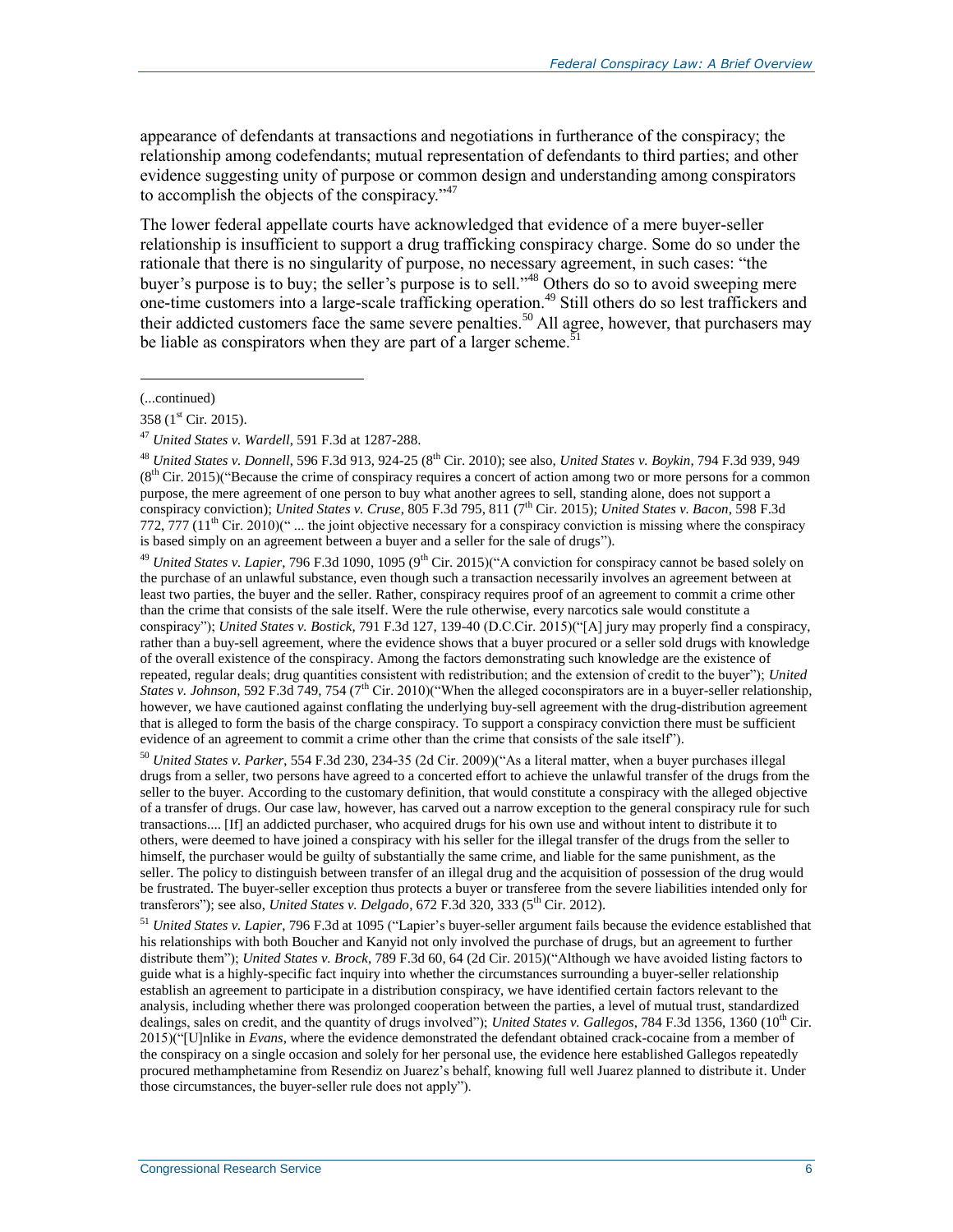Again, in most cases the essence of conspiracy is agreement. "Nevertheless, mere association, standing alone, is inadequate; an individual does not become a member of a conspiracy merely associating with conspirators known to be involved in crime.<sup>552</sup>

## **One or Many Overlapping Conspiracies**

The task of sifting agreement from mere association becomes more difficult and more important with the suggestion of overlapping conspiracies. Criminal enterprises may involve one or many conspiracies. Some time ago, the Supreme Court noted that "[t]hieves who dispose of their loot to a single receiver—a single 'fence'—do not by that fact alone become confederates: They may, but it takes more than knowledge that he is a 'fence' to make them such."<sup>53</sup> Whether it is a fence, or a drug dealer, or a money launderer, when several seemingly independent criminal groups share a common point of contact, the question becomes whether they present one overarching conspiracy or several separate conspiracies with a coincidental overlap. In the analogy suggested by the Court, spokes with a common hub need an encompassing rim to function as a wheel.<sup>54</sup> When several criminal enterprises overlap, they are one overarching conspiracy or several overlapping conspiracies depending upon whether they share a single unifying purpose and understanding—one common agreement. 55

In determining whether they are faced with a single conspiracy or a rimless collection of overlapping schemes, the courts will look for "the existence of a common purpose ... (2) interdependence of various elements of the overall play; and (3) overlap among the participants."<sup>56</sup> "Interdependence is present if the activities of a defendant charged with conspiracy facilitated the endeavors of other alleged co-conspirators or facilitated the venture as a whole  $\cdot$ <sup>57</sup>

<sup>52</sup> *United States v. Wardell*, 591 F.3d at 1288; see also *United States v. Paz-Alvarez*, 799 F.3d 12, 26 n.12 (1st Cir. 2015); *United States v. Pasha*, 797 F.3d 1122, 1137 (D.C.Cir. 2015); *United States v. Lapier*, 796 F.3d 1090, 1095 (9th Cir. 2015).

<sup>53</sup> *Kotteakos v. United States*, 328 U.S. 750, 755 (1946).

<sup>54</sup> *Id.* at 754-55("As the Circuit Court of Appeals said, there were at least eight, and perhaps more, separate and independent groups, none of which had any connection with any other, though all dealt independently with Brown as their agent. As the Government puts it, the pattern was that of separate spokes meeting at a common center, though, we may add, without the rim of the wheel to enclose the spokes").

<sup>&</sup>lt;sup>55</sup> United States v. Brown, 587 F.3d 1082, 1089 (11<sup>th</sup> Cir. 2009) ("Separate transactions are not necessarily separate conspiracies, so long as the conspirators act in concert to further a common goal. If a defendant's actions facilitated the endeavors of other co-conspirators, or facilitated the venture as a whole, a single conspiracy is established"); *United States v. Baldridge*, 559 F.3d 1126, 1136 ( $10^{th}$  Cir. 2009)(emphasis in the original) ("A single conspiracy does not exist solely because many individuals deal with a common central player. What is required is a *shared* single criminal objective, not just similar or parallel objectives between similarly situated people").

<sup>56</sup> *United States v. Calderon*, 578 F.3d 78, 89 (1st Cir. 2009); see also, *United States v. Lapier*, 796 F.3d at 1100; *United States v. Bostick*, 791 F.3d 127, 137-38 (D.C.Cir. 2015). The test is a little different when the question deals with a succession of conspiracies or conspiratorial segments, see e.g., *United States v. Pierre*, 795 F.3d 847, 849-50 (8<sup>th</sup> Cir. 2015)("In determining whether separately-charged conspiracies are really a single conspiracy, this court applies a 'totality of the circumstances' test. In applying that test, our cases consider: (1) the timing of the alleged conspiracies; (2) the identity of alleged co-conspirators; (3) the offenses charged in the indictments; (4) the overt acts charged or other description of the offenses charged which indicate the nature and scope of the activity charged; and (5) the locations of the alleged conspiracies"); *United States v. Rivera*, 800 F.3d 1, 45 (1<sup>st</sup> Cir. 2015).

<sup>57</sup> *United States v. Wardell*, 591 F.3d 1279, 1291 (10th Cir. 2009); see also, *United States v. Acosta-Gallardo*, 656 F.3d 1109, 1124 ( $10^{th}$  Cir. 2011).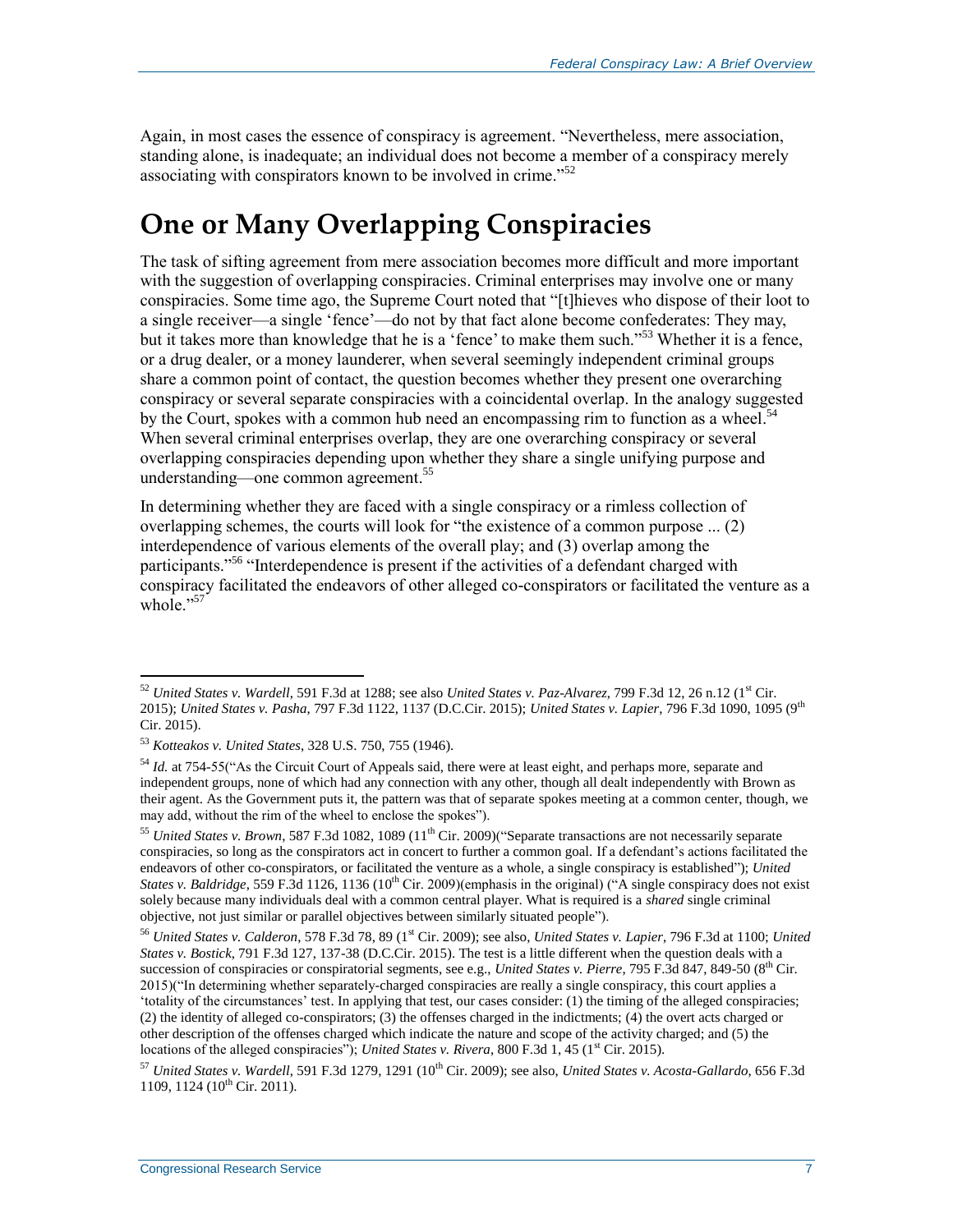If this common agreement exists, it is of no consequence that a particular conspirator joined the plot after its inception as long as he joined it knowingly and voluntarily.<sup>58</sup> Nor does it matter that a defendant does not know all of the details of a scheme or all of its participants, or that his role is relatively minor.<sup>59</sup>

## **Overt Acts**

Conviction under 18 U.S.C. 371 for conspiracy to commit a substantive offense requires proof that one of the conspirators committed an overt act in furtherance of the conspiracy.<sup>60</sup> More than a few federal statutes, however, have a conspiracy component that does not include an explicit overt act requirement.<sup>61</sup> Whether these statutes have an implicit overt act requirement can be determined only on a statute-by-statute basis.<sup>62</sup> Even there, however, the courts have sometimes reached different conclusions.<sup>63</sup> In the case of prosecution under other federal conspiracy statutes that have no such requirement, the existence of an overt act may be important for evidentiary and procedural reasons. The overt act need not be the substantive crime which is the object of the conspiracy, an element of that offense, or even a crime in its own right.<sup>64</sup> Moreover, a single overt act by any of the conspirators in furtherance of plot will suffice.<sup>65</sup>

## **Conspiracy to Defraud the United States**

Federal law contains several statutes that outlaw defrauding the United States. Two of the most commonly prosecuted are 18 U.S.C. 286, which outlaws conspiracy to defraud the United States

<sup>61</sup> United States v. Pascacio-Rodriguez, 749 F.3d 353, 361-362 (5<sup>th</sup> Cir. 2014)("[A] survey of federal conspiracy statutes reveals that Congress has sometimes required an overt act, but more often it has not. The general federal conspiracy provision, which applies to conspiracy 'to commit any offense against the United States, or to defraud the United States ... in any manner or for any purpose,' requires an overt act. In more specifically tailored conspiracy statutes, the majority do not require an overt act. A review of conspiracy provisions that might generally be described a pertaining to nonviolent crimes reveals that at least 15 such provisions require an overt act, while at least 99 do not. Among the federal statutes that deal with conspiracies to commit crimes that arguably would be within the definition of a crime of violence ... eight").

62 *United States v. Salahuddin*, 765 F.3d at 338, quoting, *Whitfield v. United States*, 543 U.S. 209, 214 (2005)("With this in mind, the *Whitfield* Court distilled the following rule: if a statutory text is modeled on § 371, the general conspiracy statute, 'it gets an overt-act requirement,' but if it is modeled on the Sherman Act ... which omits any express overt-act requirement, 'it dispenses with such a requirement'").

63 See e.g., *United States v. Salahuddin*, 765 F.3d at 339 (noting a split in the circuits over the question of whether the Hobbs Act conspiracy prosecution requires proof of an overt act in face of statutory silence).

<sup>64</sup> *Braverman v. United States*, 317 U.S. 49, 53 (1942); *United States v. Kozeny*, 667 F.3d 122, 132 (2d Cir. 2011); *United States v. Rehak*, 589 F.3d 965, 971 (8<sup>th</sup> Cir. 2009); *United States v. Soy*, 454 F.3d 766, 768 (7<sup>th</sup> Cir. 2006); *United States v. Lukens*, 114 F.3d 1220, 1222 (D.C.Cir. 1997).

<sup>65</sup> *United States v. LaSpina*, 299 F.3d 165, 176 (2d Cir. 2002); *United States v. Schlei*, 122 F.3d 944, 975 (11th Cir. 1997); *United States v. Nelson*, 66 F.3d 1036, 1044 (9<sup>th</sup> Cir. 1995).

 58 *United States v. Hawkins*, 796 F.3d 843, 867 (8th Cir. 2015); *United States v. Moran*, 778 F.3d 942, 960 (11th Cir. 2015); *United States v. Njoku*, 737 F.3d 55, 63-64 (5<sup>th</sup> Cir. 2013).

<sup>&</sup>lt;sup>59</sup> *United States v. Reed*, 575 F.3d 900, 924 (9<sup>th</sup> Cir. 2009)("Once a conspiracy is established, only a slight connection to the conspiracy is necessary to support conviction. The term slight connection means that a defendant need not have known all the conspirators, participated in the conspiracy from its beginning, participated in all its enterprises, or known all its details"); *United States v. Martin*, 803 F.3d 581, 588 (11th Cir. 2015); *United States v. Flores-Rivera*, 787 F.3d 1, 26 (1<sup>st</sup> Cir. 2015); *United States v. Wallace*, 759 F.3d 486, 491 (10<sup>th</sup> Cir. 2014).

<sup>60</sup> 18 U.S.C. 371 ("and one or more of such persons do any act to effect the object of the conspiracy"); *United States v. Conti*, 804 F.3d 977, 979-80 (9<sup>th</sup> Cir. 2015); *United States v. Ngige*, 780 F.3d 497, 503 (1<sup>st</sup> Cir. 2015); *United States v.* Salahuddin, 765 F.3d 329, 338 (3d Cir. 2014); *United States v. Mathis*, 738 F.3d 719, 735 (6<sup>th</sup> Cir. 2014).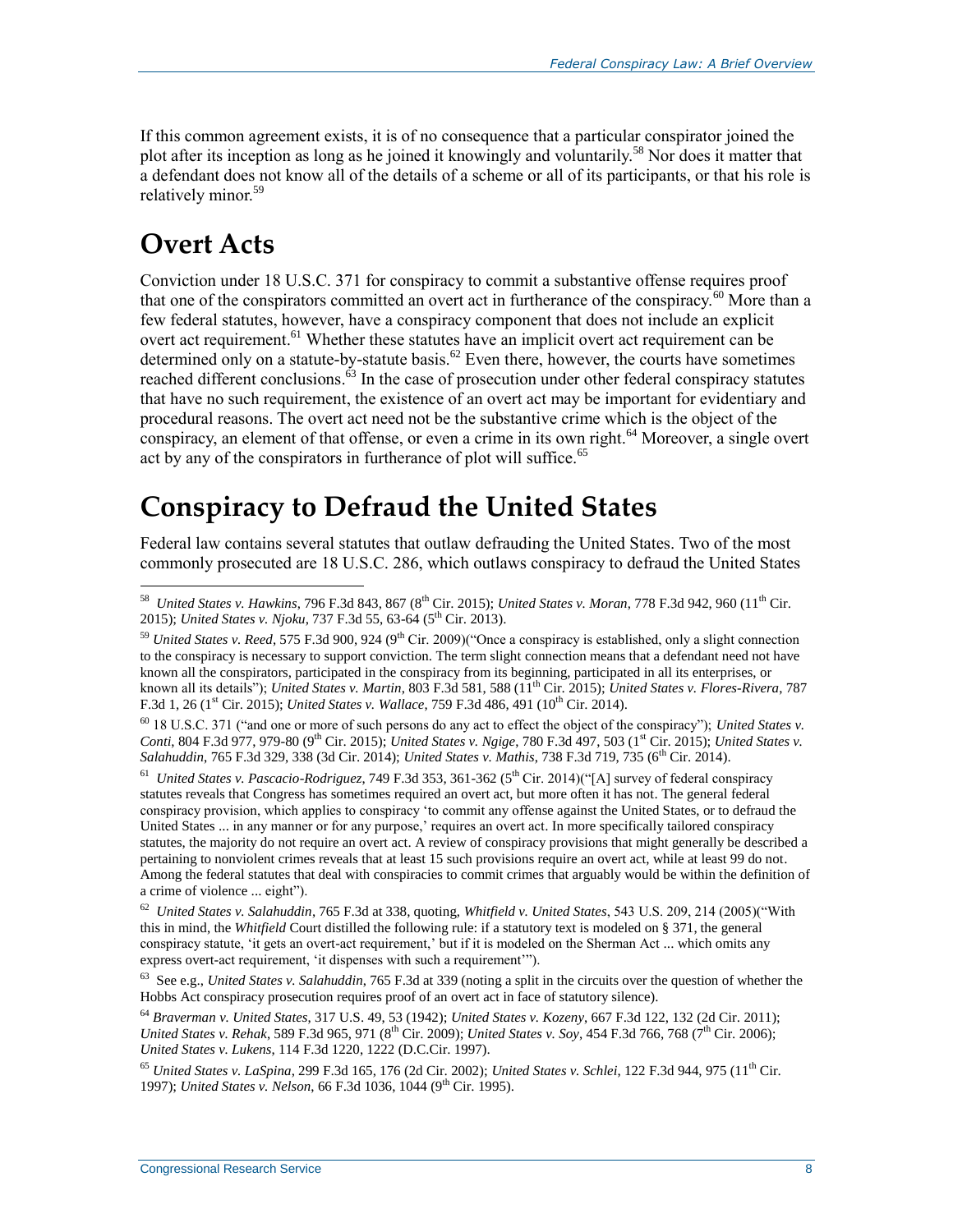through the submission of a false claim, and 18 U.S.C. 371, which in addition to conspiracies to violate federal law, outlaws conspiracies to defraud the United States of property or by obstructing the performance of its agencies. Section 371 has an overt act requirement.<sup>66</sup> Section 286 does not.<sup>67</sup> The general principles of federal conspiracy law apply to both.<sup>68</sup>

The elements of conspiracy to defraud the United States under 18 U.S.C. 371 are (1) an agreement of two or more persons; (2) to defraud the United States; and (3) an overt act in furtherance of the conspiracy committed by one of the conspirators.<sup>69</sup> The "fraud covered by the statute reaches any conspiracy for the purpose of impairing, obstructing or defeating the lawful functions of any department of the Government"<sup>70</sup> by "deceit, craft or trickery, or at least by means that are dishonest."<sup>71</sup> The plot must be directed against the United States or some federal entity; a scheme to defraud the recipient of federal funds is not sufficient.<sup>72</sup> The scheme may be designed to deprive the United States of money or property, but it need not be so; a plot calculated to frustrate the functions of an entity of the United States will suffice.<sup>7</sup>

In contrast, a second federal statute, 18 U.S.C. 286, condemns conspiracies to defraud the United States of money or property through submission of a false claim.<sup>74</sup> The elements of a Section 286 violation are that "the defendant entered into a conspiracy to obtain payment or allowance of a claim against a department or agency of the United States; (2) the claim was false, fictitious, or fraudulent; (3) the defendant knew or was deliberately ignorant of the claim's falsity, fictitiousness, or fraudulence; (4) the defendant knew of the conspiracy and intended to join it; and (5) the defendant voluntarily participated in the conspiracy.<sup> $\frac{75}{5}$ </sup> Conviction does not require proof of an overt act in furtherance of the conspiracy.<sup>76</sup>

<sup>&</sup>lt;sup>66</sup> 18 U.S.C. 371 ("If two or more persons conspire ... and one or more of such persons do any act to effect the object of the conspiracy ... ").

<sup>67</sup> *United States v. Saybolt,* 577 F.3d 195, 202 (3d Cir. 2009); *United States v. Dedman*, 527 F.3d 577, 594 n.7 (6th Cir. 2008); *United States v. Lanier*, 920 F.2d 887, 892 (11th Cir. 1991); but see, *United States v. Baldwin*, 774 F.3d 711, 721  $(11<sup>th</sup>$  Cir. 2014)("18 U.S.C. § 286 provides that ... [t]o prove the conspiracy element, the government was required to show ... the commission of an overt act in furtherance of it").

<sup>68</sup> See generally Goldstein, *Conspiracy to Defraud the United States*, 68 YALE LAW JOURNAL 405 (1958).

<sup>&</sup>lt;sup>69</sup> *United States v. Conti*, 804 F.3d 977, 979-80 (9<sup>th</sup> Cir. 2015); *United States v.Mubayyid*, 658 F.3d 35, 52 (1<sup>st</sup> Cir. 2011); *United States v. Root*, 585 F.3d 145, 157 (3d Cir. 2009); *United States v. World Wide Moving, N.V.,* 411 F.3d 502, 516 (4<sup>th</sup> Cir. 2005).

<sup>70</sup> *Tanner v. United States*, 483 U.S. 107, 128 (1987), citing, *Dennis v. United States*, 384 U.S. 855, 861 (1966); *Glasser v. United States*, 315 U.S. 60, 66 (1942); *Hammerschmidt v. United States*, 265 U.S. 182, 188 (1924); and *Haas v. Henkel*, 216 U.S. 462, 479 (1910); see also, *United States v. Rodman*, 776 F.3d 638, 642 (9<sup>th</sup> Cir. 2015).

<sup>71</sup> *Glasser v. United States*, 315 U.S. at 66; *Hammerschmidt v. United States*, 265 U.S. at 188; *United States v. Conti*, 804 F.3d at 980.

<sup>72</sup> *Tanner v. United States*, 483 U.S. 107, 128-32 (1987); *United States v. Mendez*, 528 F.3d. 811, 814-15 (11th Cir. 2008).

<sup>73</sup> *Hammerschmidt v. United States*, 265 U.S. at 188 ("It is not necessary that the government shall be subjected to property or pecuniary loss by the fraud, but only that its legitimate official action and purpose shall be defeated by misrepresentation"); *United States v. Ballistrea*, 101 F.3d 827, 832 (2d Cir. 1996)(This provision not only reaches schemes which deprive the government of money or property, but also is designed to protect the integrity of the United States and its agencies"); *United States v. Dean*, 55 F.3d 640, 647 (D.C. Cir. 1995)("If the government's evidence showed that Dean conspired to impair the functioning of the Department of Housing and Urban Development, no other form of injury to the Federal Government need be established for the conspiracy to fall under §371").

<sup>&</sup>lt;sup>74</sup> "Whoever enters into any agreement, combination, or conspiracy to defraud the United States, or any department or agency thereof, by obtaining or aiding to obtain the payment or allowance of any false, fictitious, or fraudulent claim, shall be fined under this title or imprisoned not more than ten years, or both," 18 U.S.C. 286.

<sup>&</sup>lt;sup>75</sup> United States v. Dedman, 527 F.3d 577, 593-94 (6<sup>th</sup> Cir. 2008). At least one other circuit also includes a materiality requirement, that is, the false, fictitious, or fraudulent assertion must be one which naturally has a material effect on the (continued...)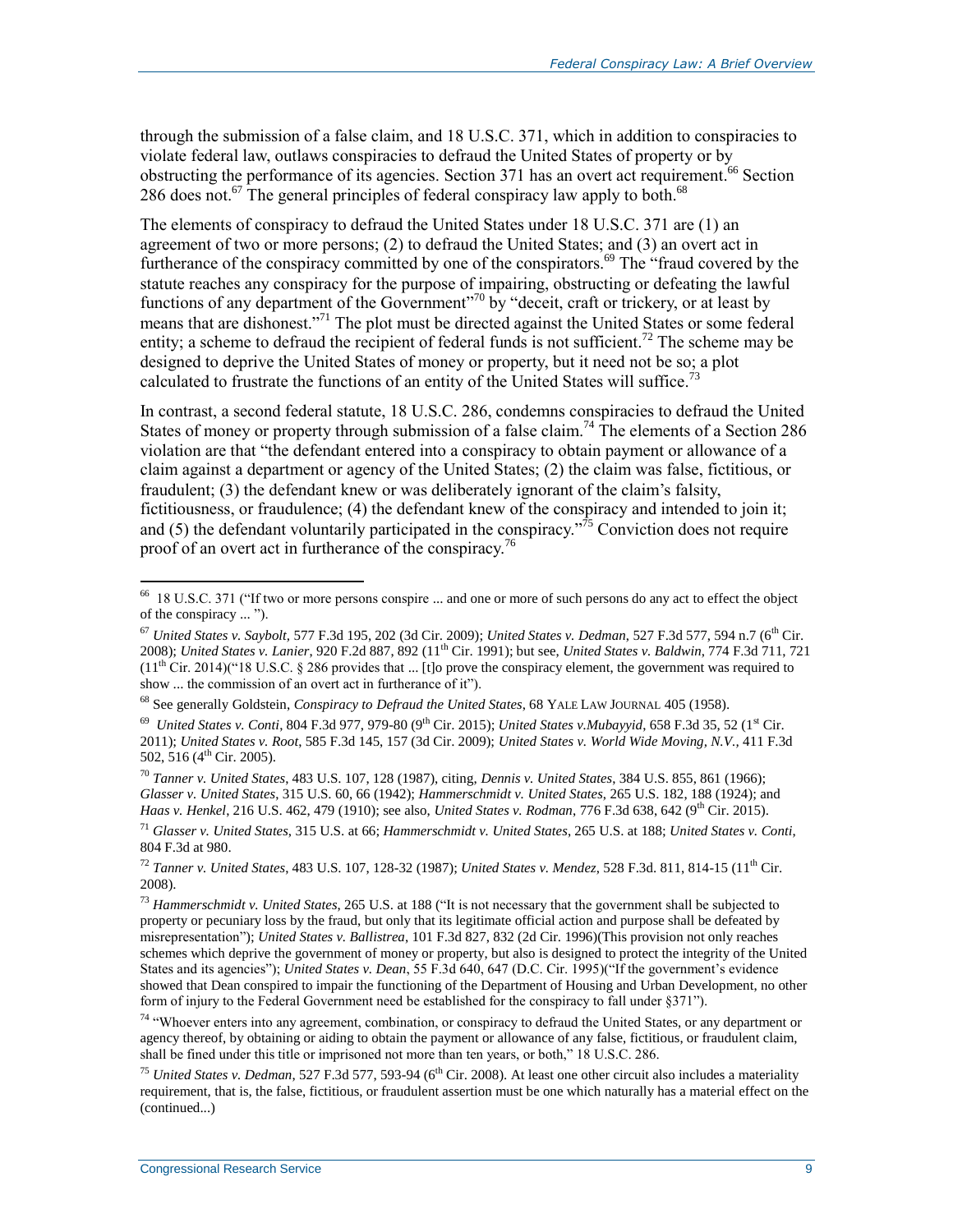### **When Does It End?**

Conspiracy is a crime which begins with a scheme and may continue on until its objective is achieved or abandoned.<sup>77</sup> A conspiracy is thought to continue as long as overt acts continue to be committed in furtherance. This will ordinarily include distribution of the conspiracy's spoils.<sup>78</sup> As a general rule, however, overt acts of concealment do not extend the life of the conspiracy beyond the date of the accomplishment of its main objectives.<sup>79</sup> The rule does not apply when concealment is one of the main objectives of the conspiracy.<sup>80</sup> The liability of individual conspirators continues on from the time they joined the plot until it ends or until they withdraw.<sup>81</sup> The want of an individual's continued active participation is no defense as long as the underlying conspiracy lives and he has not withdrawn. $82$  An individual who claims to have withdrawn must show either that he took some action to make his departure clear to his co-conspirators or that he disclosed the scheme to the authorities.<sup>83</sup> The burden that he has withdrawn rests with the defendant.<sup>84</sup> "Withdrawal terminates the defendant's liability for post withdrawal acts of his coconspirators, but he remains guilty of conspiracy." <sup>85</sup>

<sup>(...</sup>continued)

government's decision to pay or deny the claim, *United States v. Saybolt*, 577 F.3d 195, 201-204 (3d Cir. 2009).

<sup>&</sup>lt;sup>76</sup> *United States v. Saybolt, 577 F.3d 195, 202 (3d Cir. 2009); <i>United States v. Dedman, 527 F.3d 577, 594 n.7* (6<sup>th</sup> Cir. 2008); *United States v. Lanier*, 920 F.2d 887, 892 (11th Cir. 1991); but see, *United States v. Baldwin*, 774 F.3d 711, 721  $(11<sup>th</sup> Cir. 2014)("18 U.S.C. § 286 provides ... To prove the conspiracy element, the government was required to show$ ... the commission of an overt act in furtherance of it").

<sup>77</sup> *United States v. Payne*, 591 F.3d 46, 69 (2d Cir. 2010)("Conspiracy is a continuing offense ... one that involves a prolonged course of conduct; its commission is not complete until the conduct has run its course"); *United States v.*  Caldwell, 589 F.3d 1323, 1330 (10<sup>th</sup> Cir. 2009).

<sup>78</sup> *United States v. Morgan*, 748 F.3d 1024, 1036-37 (10th Cir. 2014); but see, *United States v. Rutigliano*, 790 F.3d 389, 400 (2d Cir. 2015)("We [have] held that interest payments made ... over an indefinite and prolonged period eventually ceased to be overt acts in furtherance of a conspiracy. [We] thus recognize[] an exception to the ordinary rule ... that a conspirator's receipt of anticipated benefits within the of limitations period can, by itself, constitute an overt act in furtherance of an ongoing conspiracy").

<sup>79</sup> *United States v. Bornman*, 559 F.3d 150, 153 (3d Cir. 2009), citing *Grunewald v. United States*, 353 U.S. 391, 413 (1957); *United States v. Turner*, 548 F.3d 1094, 1097 (D.C. Cir. 2008)*.*

<sup>80</sup> *United States v. Upton*, 559 F.3d 3, 10 (1st Cir. 2009); *United States v. Weaver*, 507 F.3d 178, 185-86 (3d Cir. 2007).

<sup>81</sup> *United States v. Hodge*, 594 F.3d 614, 619 (8th Cir. 2010); *United States v. Caldwell*, 589 F.3d at 1330; *United States v. Egbert*, 562 F.3d 1092, 1098 (10<sup>th</sup> Cir. 2009).

<sup>82</sup> *Smith v. United States*, 133 U.S. 714, 721 (2013)(emphasis in the original)("[A] defendant's membership in the conspiracy, and his responsibility for its acts, endures even if he is entirely *inactive* after joining it"); *United States v. Bostick*, 791 F.3d 127, 143 (D.C.Cir. 2015); *United States v. Ngige*, 780 F.3d 497, 503 (1<sup>st</sup> Cir. 2015).

<sup>83</sup> *United States v. Bostick*, 791 F.3d at 143; *United States v. Ortega*, 750 F.3d 1020, 1024 (8th Cir. 2014)("To establish withdrawal from a conspiracy the defendant has the burden to demonstrate that he took affirmative action by making a clean breast to the authorities or by communicating his withdrawal in a manner reasonably calculated to reach his coconspirators"); *United States v. Morgan*, 748 F.3d 1024, 1037 ( $10^{th}$  Cir. 2014).

<sup>84</sup> *Smith v. United States*, 133 S. Ct. 714, 720 (2013); *United States v. Bostick*, 791 F.3d at 143; *United States v. Ortega*, 750 F.3d at 1024.

<sup>85</sup> *Smith v. United States*, 133 S. Ct. at 719; see also, *United States v. Salazar*, 751 F.3d 326, 330-31 (5th Cir. 2015); *United States v. Smith, 749 F.3d 465, 498 (6<sup>th</sup> Cir. 2014).*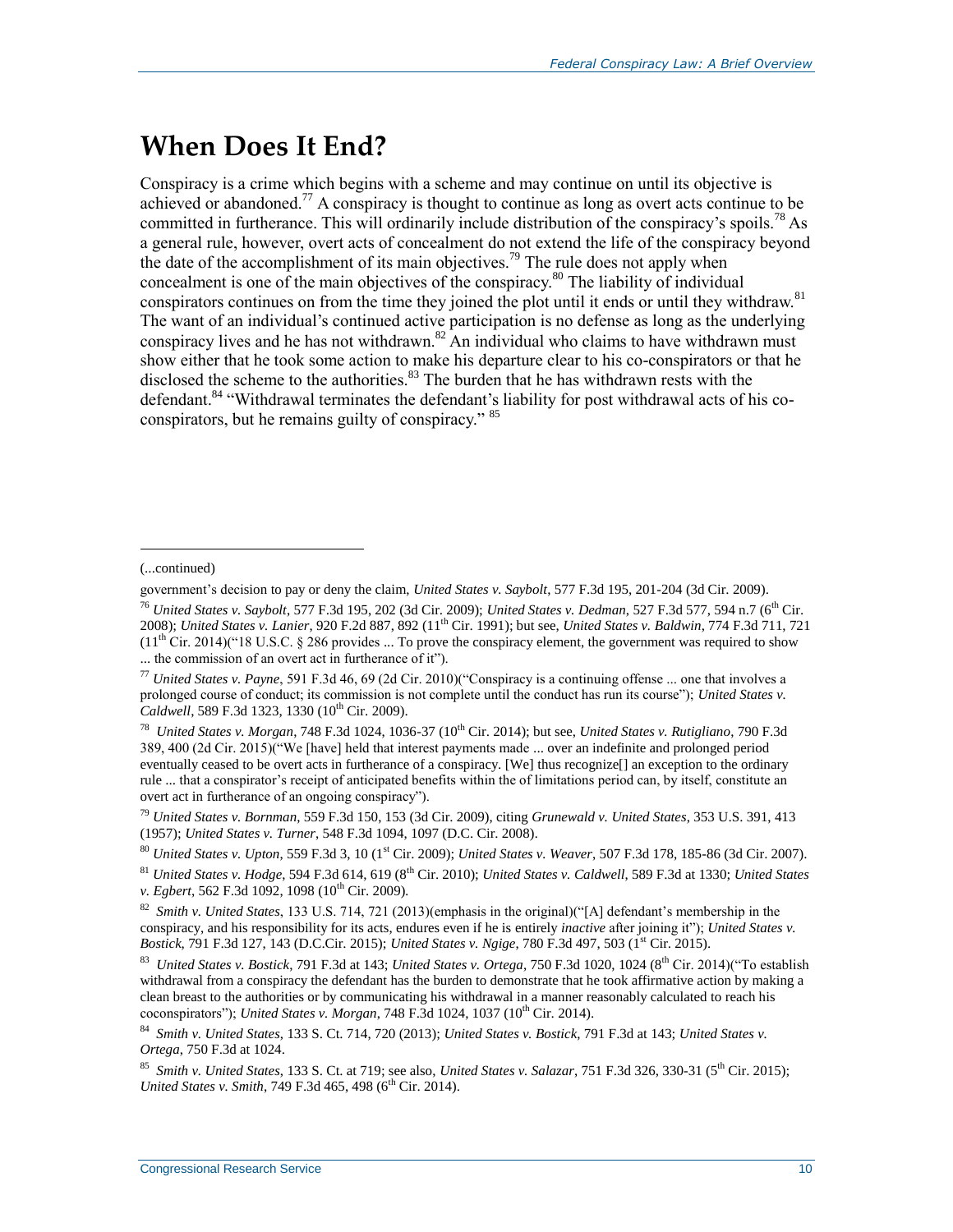## **Sanctions**

### **Imprisonment and Fines**

Section 371 felony conspiracies are punishable by imprisonment for not more than five years and a fine of not more than  $$250,000$  (not more than  $$500,000$  for organizations).<sup>86</sup> Most drug trafficking, terrorism, racketeering, and many white collar conspirators face the same penalties as those who committed the underlying substantive offense.<sup>87</sup>

The United States Sentencing Guidelines greatly influence the sentences for federal crimes. Federal courts are bound to impose a sentence within the statutory maximums and minimums. Their decision of what sentence to impose within those boundaries, however, must begin with a determination of the sentencing recommendation under the guidelines.<sup>88</sup> Reasonableness standards govern review of their sentencing decisions,<sup>89</sup> and a sentence within the Sentencing Guidelines range is presumed reasonable.<sup>90</sup>

The Sentencing Guidelines system is essentially a scoring system. Federal crimes are each assigned a numerical base offense level and levels are added and subtracted to account for the various aggravating and mitigating factors in a particular case. Thus, for example, providing material support to a terrorist organization, 18 U.S.C. 2339B, has a base offense level of 26, which may be increased by 2 levels if the support comes in the form of explosives,  $91$  and may be increased or decreased still further for other factors. The guidelines designate six sentencing ranges of each total offense level; the appropriate range within the six is determined by extent of the offender's criminal record. For instance, the sentencing range for a first-time offender with a total offense level of 28 would be imprisonment for between 78 and 97 months (Category I); while the range for an offender in the highest criminal history category (Category VI) would be imprisonment for between 140 and 175 months. $92$ 

The base offense level for conspiracy is generally the same as that for the underlying offense, either by operation of an individual guideline,  $93$  or by operation of the general conspiracy

<sup>88</sup> *Gall v. United States*, 552 U.S. 38, 49 (2007).

<sup>89</sup> *Gall v. United States*, 552 U.S. at 46, citing *United States v. Booker*, 543 U.S. 220, 260-62 (2005).

 $86$  18 U.S.C. 371, 3571. An offender may fined twice of the amount of the gain or loss associated with the offense, even when such a fine would exceed the otherwise applicable \$250,000/\$500,000 maximums, 18 U.S.C. 3571(b)(2), (d).

 $87$  E.g., 21 U.S.C. 846 ("Any person who ... conspires to commit any offense defined in [the Controlled Substances Act] shall be subject to the same penalties as those prescribed for the offense, the commission of which was the object of the ... conspiracy"); 18 U.S.C. 2339B ("Whoever knowingly provides material support or resources to a foreign terrorist organization.... or conspires to do so, shall be fined under this title, or imprisoned not more than 15 years, or both"); 18 U.S.C. 1962(d), 1963(a)("(d) It shall be unlawful for any person to conspire to violate any of the [racketeering] provisions of subsection (a), (b), or (c) of this section.... (a) Whoever violates any provision of section 1962 ... shall be fined under this title, or imprisoned for not more than 20 years ... or both"); 18 U.S.C. 1349 ("Any person who ... conspires to commit any offense under this chapter [relating to mail fraud, wire fraud, etc.] shall be subject to the same penalties as those prescribed for the offense, the commission of which was the object of ... the conspiracy").

<sup>90</sup> *Rita v. United States*, 551 U.S. 338, 347 (2007); *United States v. Collins*, 799 F.3d 554, 596 (6th Cir. 2015)(finding procedurally and substantively reasonable a sentence within the Sentencing Guideline range of 324 months for conspiracy to manufacture and distribute methamphetamine); *United States v. Garcia*, 774 F.3d 472, (8<sup>th</sup> Cir. 2014) (finding procedurally and substantively reasonable within a Sentencing Guideline range of 292 months for conspiracy to distribute methamphetamine).

 $91$  U.S.S.G. §2M5.3(a), (b).

<sup>&</sup>lt;sup>92</sup> U.S.S.G. Sentencing Table.

 $93$  E.g., U.S.S.G. §2D1.1 (drug trafficking).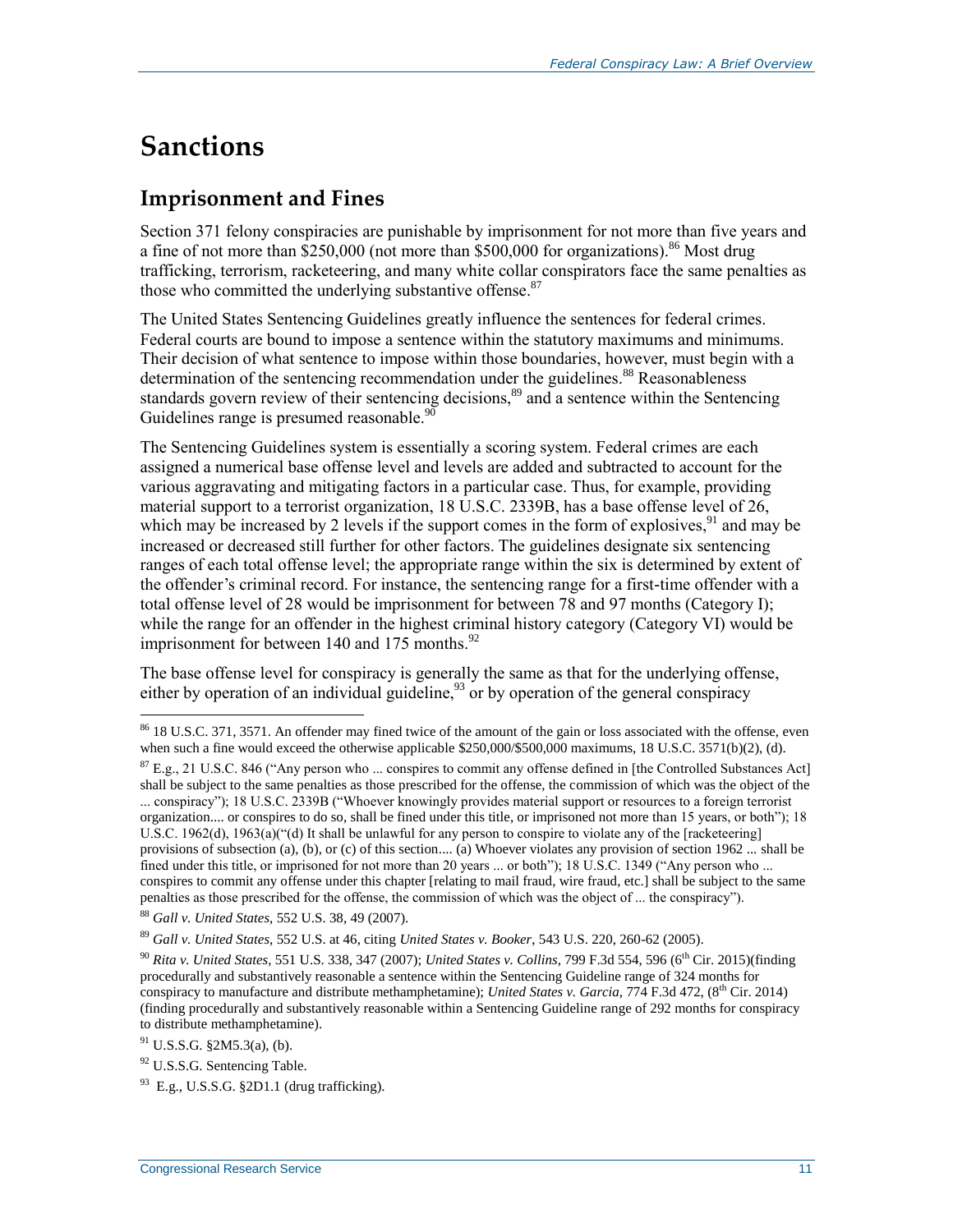guideline.<sup>94</sup> In any event, conspirators who play a leadership role in an enterprise are subject to an increase of from 2 to 4 levels,  $95$  and those who play a more subservient role may be entitled to reduction of from 2 to 4 levels.<sup>96</sup> In the case of terrorism offenses, conspirators may also be subject to a special enhancement that sets the minimum total offense level at 32 and the criminal history category at VI (regardless of the extent of the offender's criminal record).<sup>97</sup> An example from a wire fraud "score card" appears in the margin.<sup>98</sup>

The Sentencing Guidelines also address the imposition of fines below the statutory maximum. The total offense level dictates the recommended fine range for individual and organizational defendants. For instance, the fine range for an individual with a total offense level of 28 is \$12,500 to \$125,000.<sup>99</sup> The recommended fine range for an organization with a total offense level of 28 is \$6,300,000 (assuming the loss or gain associated with the organization offense exceeds the usual \$500,000 ceiling).<sup>100</sup>

#### **Restitution**

A conspiracy conviction may result in a restitution order in a number of ways:  $^{101}$  as part of a plea bargain;<sup>102</sup> as a condition of probation or supervised release;<sup>103</sup> or by operation of a restitution

<sup>98</sup> United States v. Alisuretove, 788 F.3d 1247, 1253 (10<sup>th</sup> Cir. 2015): "Base Offense Level: The base offense level for a violation of 18 U.S.C. § 1349 is found in USSG § 2X1.1. According to USSG § 2X1.1(a), the base offense level is based on the base offense level for the substantive offense, plus any adjustments from such guideline for any intended offense conduct that can be established with reasonable certainty. In this case, the substantive offense is Wire Fraud, 18 U.S.C. § 1343. The base offense level for which is found in USSG § 2B1.1. That section provides that an offense involving theft, fraud or counterfeit instruments base offense level is 7, if the defendant was convicted of an offense referenced to this guideline; and that offense of conviction has a statutory maximum term of imprisonment of 20 or more year[s].

"The defendant in this case is convicted of Conspiracy to Commit Wire Fraud; therefore, the defendant's base offense level is 7. USSG § 2B1.1(a)(1). Additionally, if the offense involved 250 or more victims, increase by 6 levels. USSG  $§$  2B1.1(b)(2)(C). There are a total of 19 financial institutions that are identified as victims in this case in addition to 276 individuals whose accounts were compromised; therefore, 6 levels are added.

"Additionally, if the loss was more than \$200,000 but less than \$400,000, 12 levels are added. USSG § 2B1.1(b)(1)(G). The total intended loss in this case has been identified as \$360,856.80. Additionally, if the offense involved sophisticated means, increase by 2 levels. USSG §2B1.1(b)(10)(C). As cited in the offense conduct, the defendants would travel from the Seattle, Washington, area to place a debit card skimmer on the inside of gas pumps with the intent to capture the card data and "pin" number.

"The defendants would retrieve the data from the skimming device and place it on a card through a computer, to withdraw[] money from the victims['] bank accounts at numerous ATMs. Pursuant to USSG  $\S 2B1.1(b)(11)(B)$ , if the offense involved the production of any unauthorized access device, increase by 2 levels. The defendants in this case produced numerous fraudulent debit cards to make withdrawals from various ATMs; therefore, 2 levels are added; [resulting in a total offense level of 26.]"

<sup>99</sup> U.S.S.G. §5E1.2.

<sup>100</sup> U.S.S.G. §8C2.4.

101 See generally CRS Report RL34138, *Restitution in Federal Criminal Cases*.

<sup>102</sup> 18 U.S.C. 3663(a)(3), 3663A(c)(2); *United States v. Elson*, 577 F.3d 713, 724-25 (6th Cir. 2009)("Elson's plea (continued...)

<sup>&</sup>lt;sup>94</sup> U.S.S.G. §2X1.1.

<sup>&</sup>lt;sup>95</sup> U.S.S.G. §3B1.1.

<sup>&</sup>lt;sup>96</sup> U.S.S.G. §3B1.2.

<sup>97</sup> U.S.S.G. §3A1.4. E.g., *United States v. Stewart*, 590 F.3d 93, 136 (2d Cir. 2009)("The district court initially calculated Yousry's Guidelines range based on a total offense level of 28 criminal history category of I, for a range of 78 to 97 months. According to the government, Yousry's applicable Guidelines range should have been enhanced in accordance with the terrorism enhancement provided by the Guidelines, U.S.S.G. §3A1.4. The district court concluded to the contrary that the terrorism enhancement did not apply to Yousry because he did not act with the requisite state of mind.).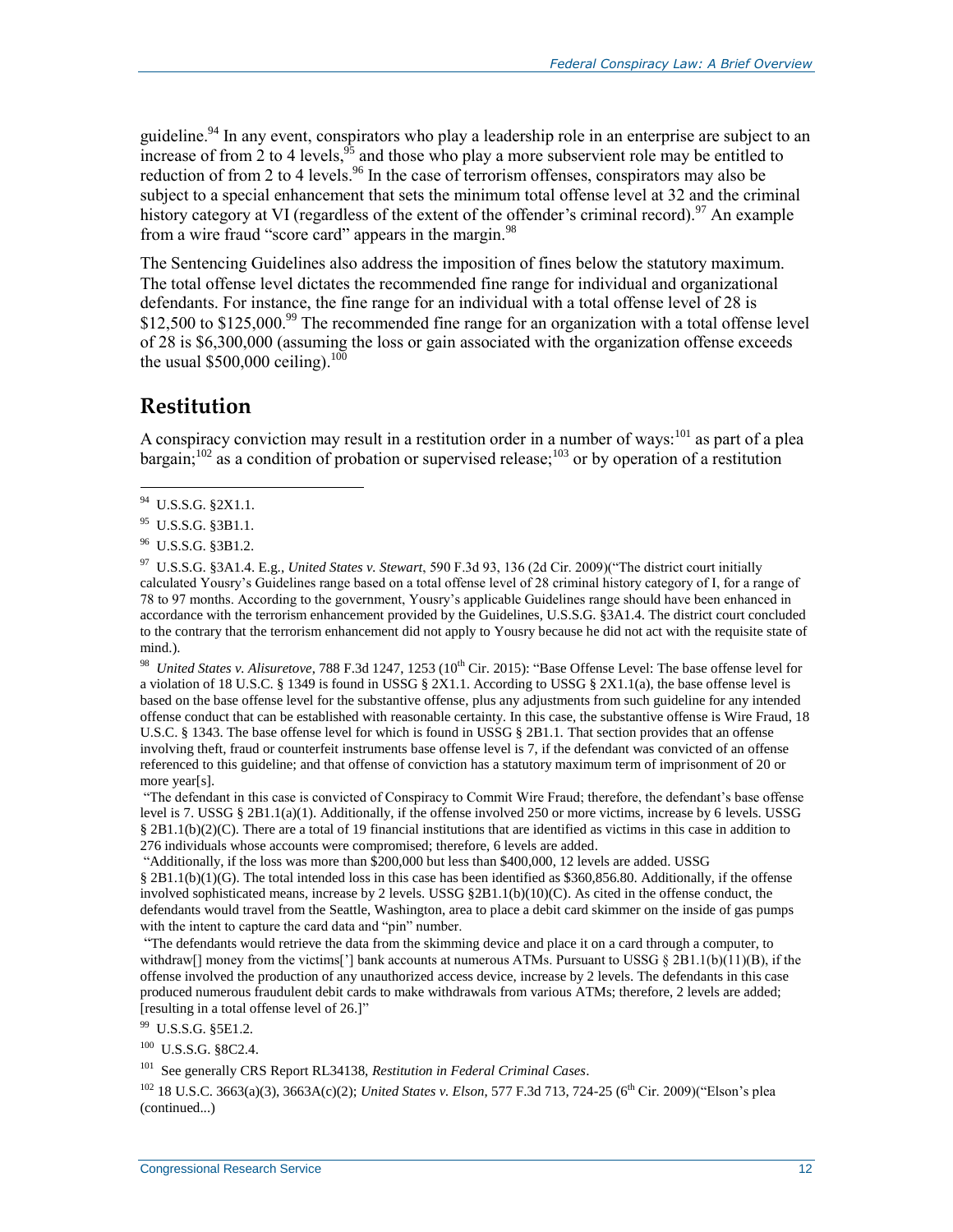statute.<sup>104</sup> The federal criminal code features two general restitution statutes and a handful of others for restitution for specific offenses.<sup>105</sup> Section 3663A calls for mandatory restitution following conviction for a federal crime of violence, fraud, or other crime against property.<sup>106</sup> Section 3663 authorizes discretionary restitution following conviction for other offenses in federal criminal code or drug trafficking offenses. The individual restitution statutes sometimes make mandatory restitution that might otherwise be discretionary<sup>107</sup> and sometimes make procedural adjustments that deviate from the norm.<sup>108</sup> Section 3663A specifically requires restitution for any person directly harmed by a crime that involves "a scheme, conspiracy, or pattern of criminal activity." 109

### **Forfeiture**

Whether property confiscation flows as a natural consequence of a conspiracy depends on the underlying substantive offense. The general civil forfeiture statute, 18 U.S.C. 981, lists a series of substantive offenses for which forfeiture is authorized. Some of the offenses bring conspiracy with them; others do not.<sup>110</sup> The general criminal forfeiture statute,  $18 \text{ U.S.C. } 982$ , takes the same approach.<sup>111</sup> Several criminal statutes feature their own forfeiture provisions; the Controlled Substances Act (CSA) and RICO are perhaps the most notable of these.<sup>112</sup> Forfeiture follows as a

l

<sup>108</sup> E.g., 18 U.S.C. 43(c)(restitution covering various costs associated with the criminal interference with animal enterprises); 2264 (restitution covering various costs associated with federal domestic violence offenses).

 $109$  18 U.S.C. 3663A(a)(2).

<sup>110</sup> E.g., 18 U.S.C. 981(a)(1)(C)(emphasis added)("The following property is subject to forfeiture to the United States: ... (C) Any property, real or personal, which constitutes or is derived from proceeds traceable to ... any offense constituting 'specified unlawful activity' (as defined in section  $1956(c)(7)$  of this title [which includes all the money laundering and racketeering predicate offenses], *or a conspiracy to commit such offense*").

<sup>111</sup> E.g., 18 U.S.C. 982(a)(2)(calling for the confiscation of proceeds realized from "a violation of, or a conspiracy to— (A) section ... 1341, 1343, 1344 of this title [relating to mail, wire and bank fraud], affecting a financial institution"); 18 U.S.C. 982(a)(8)(calling for the confiscation of proceeds from, and property used to facilitate or promote, "an offense under section ... 1341, or 1343, or of a conspiracy to commit such an offense, if the offense involves telemarketing"). Civil forfeitures are accomplished through civil proceedings in which the property is treated as the defendant; criminal forfeitures are accomplished as part of the criminal proceedings against the property owner, *United States v. Urser*y, 518 U.S. 267, 275 (1996); see generally CRS Report 97-139, *Crime and Forfeiture*, *Crime and Forfeiture*. 112 21 U.S.C. 854, 881 (CSA criminal and civil forfeiture); 18 U.S.C. 1963(a)(RICO criminal forfeiture).

<sup>(...</sup>continued)

agreement explicitly provides that Elson will 'pay restitution to victims of the conspiracy to defraud orchestrated by Richard D. Schultz (J.A. 209), which is an offense different from his offense conviction—conspiracy to obstruct a grand jury investigation.... Accordingly, the district court properly ordered Elson to pay restitution to the victims of the conspiracy to defraud Schultz's creditors").

 $103$  18 U.S.C. 3563(b)(2), 3583(d).

<sup>104</sup> E.g., 18 U.S.C. 1593, 1954(b)(restitution for harm caused by a violation of the federal human trafficking laws including conspiracy to traffic).

<sup>&</sup>lt;sup>105</sup> A third general provision, §3664, provides the procedural framework for issuance and enforcement of restitution orders.

<sup>&</sup>lt;sup>106</sup> It also requires restitution following conviction for an offense under 21 U.S.C. 856(a)(maintaining drug-involved premises); under 18 U.S.C. 1365 (consumer product tampering); or under 18 U.S.C. 670 (theft of medical products), 18 U.S.C.. 3663A(c)(ii), (iii), (iv).

<sup>&</sup>lt;sup>107</sup> E.g., 18 U.S.C. 228(d)(mandatory restitution for failure to pay child support); 1593 (mandatory restitution for human trafficking offenses); 2248(mandatory restitution for sexual abuse offenses); 2259 (mandatory restitution for child pornography offenses); 2323(c)(mandatory restitution for certain copyright offenses); 2327 (mandatory restitution for telemarketing fraud); 21 U.S.C. 853(q)(mandatory restitution for amphetamine or methamphetamine manufacturing offenses).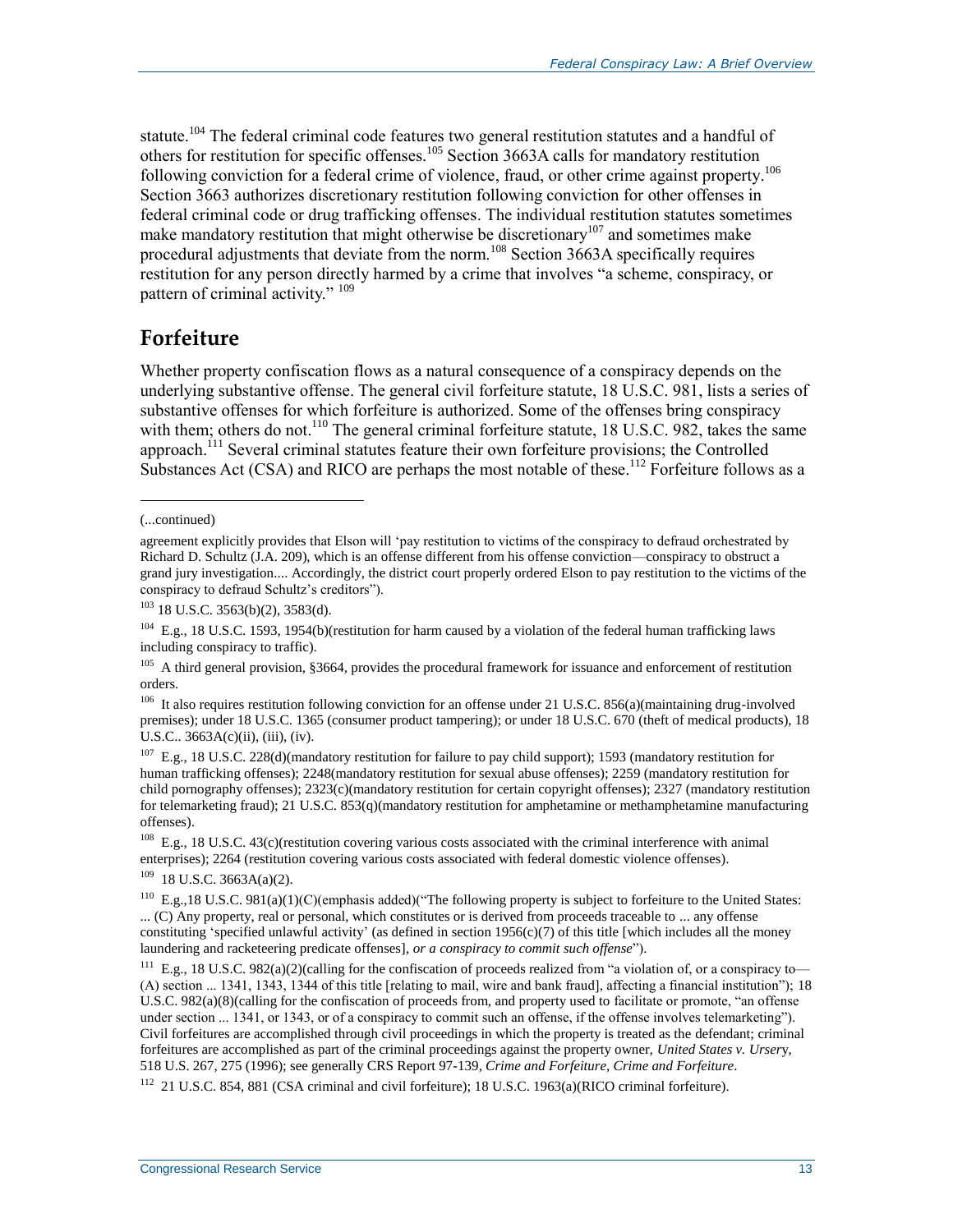consequence of conspiracy to violate either of these statutes.<sup>113</sup> Other free-standing, conspiracyenveloping statutes apply to human trafficking offenses,  $114$  theft of trade secrets,  $115$  child pornography,<sup>116</sup> and interstate transportation of a child for unlawful sexual purposes,<sup>117</sup> to name a few.

## **Relation of Conspiracy to Other Crimes**

Conspiracy is a completed crime upon agreement, or upon agreement and the commission of an overt act under statutes with an overt act requirement. Conviction does not require commission of the crime that is the object of the conspiracy.<sup>118</sup> On the other hand, conspirators may be prosecuted for conspiracy, for any completed offense which is the object of the conspiracy, as well as for any foreseeable offense committed in furtherance of the conspiracy.<sup>119</sup>

### **Aid and Abet**

Anyone who "aids, abets, counsels, commands, induces, or procures" the commission of a federal crime by another is punishable as a principal, that is, as though he had committed the offense himself.<sup>120</sup> On the other hand, if the other agrees and an overt act is committed, they are conspirators, each liable for conspiracy and any criminal act committed to accomplish it. If the other commits the offense, they are equally punishable for the basic offense. "Typically, the same evidence will support both a conspiracy and an aiding and abetting conviction."<sup>121</sup> The two are clearly distinct, however, as the Ninth Circuit has noted:

The difference between the classic common law elements of aiding and abetting and a criminal conspiracy underscores this material distinction, although at first blush the two appear similar. Aiding and abetting the commission of a specific crime, we have held, includes four elements: (1) that the accused had the specific intent to facilitate the commission of a crime by another, (2) that the accused had the requisite intent to commit the underlying substantive offense, (3) that the accused assisted or participated in the commission of the underlying substantive offense, and (4) that the principal committed the underlying offense. As *Lopez* emphasized, the accused generally must associate[ ] himself with the venture  $\ldots$  participate [ ] in it as something he wish [es] to bring about, and [sought by] his action to make it succeed.

By contrast, a classic criminal conspiracy as charged in 18 U.S.C. § 371 is broader. The government need only prove (1) an agreement to engage in criminal activity, (2) one or

 113 CSA outlaws conspiracy to violate its provisions and calls for civil and criminal confiscation of property associated with a violation of any its proscriptions, including conspiracy, 21 U.S.C. 846, 853, 881. RICO likewise outlaws conspiracy to violate its provisions and requires confiscation of property association with its provisions, including conspiracy, 18 U.S.C. 1962(d), 1963(a).

<sup>114</sup> 18 U.S.C. 1594 (civil and criminal forfeiture).

<sup>115</sup> 18 U.S.C. 1831, 1832, 1834 (criminal forfeiture).

<sup>116</sup> 18 U.S.C. 2251(e), 2252(b), 2252A(b), 2253 (criminal forfeiture), 2254 (civil forfeiture).

 $117$  18 U.S.C. 2423(e), 2428 (civil and criminal forfeiture).

<sup>118</sup> *United States v. Jimenez Recio*, 537 U.S. 270, 274 (2003); *United States v. Salahuddin*, 765 F.3d 329, 341 (3d Cir. 2014); *United States v. Wolff*, 796 F.3d 972, 975 (8<sup>th</sup> Cir. 2015).

<sup>119</sup> *Pinkerton v. United States*, 328 U.S. 640, 646-47 (1946); *Smith v. United States*, 133 S. Ct. 714, 719 (2013); *United States v. Cruse*, 805 F.3d 795, 817 (7<sup>th</sup> Cir. 2015); *United States v. Cornell*, 780 F.3d 616, 631-32 (4<sup>th</sup> Cir. 2015). 120 18 U.S.C. 2.

<sup>&</sup>lt;sup>121</sup> *United States v. Rodriguez*, 553 F.3d 380, 391 (5<sup>th</sup> Cir. 2008).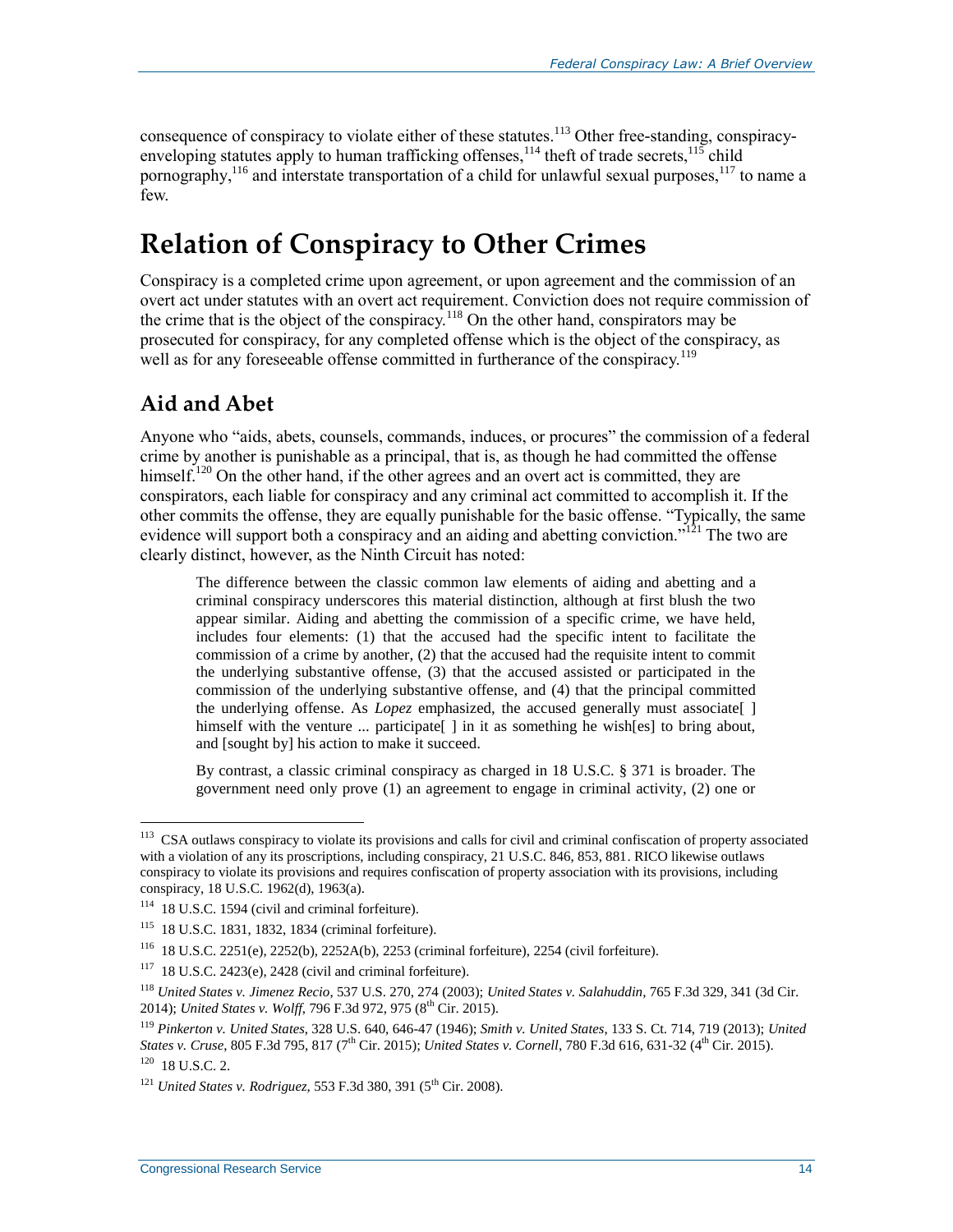more overt acts taken to implement the agreement, and (3) the requisite intent to commit the substantive crime. Indeed, a drug conspiracy does not even require commission of an overt act in furtherance of the conspiracy.

Two distinctions become readily apparent after a more careful comparison. First, the substantive offense which may be the object in a § 371 conspiracy need not be completed. Second, the emphasis in a § 371 conspiracy is on whether one or more overt acts was undertaken. This language necessarily is couched in passive voice for it matters only that a co-conspirator commit the overt act, not necessarily that the accused herself does so. In an aiding and abetting case, not only must the underlying *substantive offense* actually be completed by someone, but the accused must take some action, a *substantial step,* toward associating herself with the criminal venture.<sup>122</sup>

#### **Attempt**

 $\overline{a}$ 

Conspiracy and attempt are both inchoate offenses, unfinished crimes in a sense. They are forms of introductory misconduct that the law condemns lest they result in some completed form of misconduct.<sup>123</sup> Federal law has no general attempt statute.<sup>124</sup> Congress, however, has outlawed attempt to commit a number of specific federal offenses.<sup>125</sup> Like conspiracy, a conviction for attempt does not require the commission of the underlying offense.<sup>126</sup> Both require an intent to commit the contemplated substantive offense.<sup>127</sup> Like conspiracy, the fact that it may be impossible to commit the target offense is no defense to a charge of attempt to commit it.<sup>128</sup>

<sup>&</sup>lt;sup>122</sup> *United States v. Hernandez-Orellana*, 539 F.3d 994, 1006-1007 (9<sup>th</sup> Cir. 2008)(emphasis in the original).

<sup>&</sup>lt;sup>123</sup> *United States v. Rehak,* 589 F.3d 965, 971 (8<sup>th</sup> Cir. 2009); *United States v. Iribe*, 564 F.3d 1155, 1160 (9<sup>th</sup> Cir. 2009).

<sup>124</sup> *United States v. Hite*, 769 F.3d 1154, 1162 (D.C.Cir. 2015); *United States v. Douglas*, 525 F.3d 225, 251 (2d Cir. 2008).

<sup>&</sup>lt;sup>125</sup> E.g., 18 U.S.C.32(b)(4)(attempts to sabotage commercial aircraft), 33 (attempts to sabotage commercial motor vehicles); 37(a) (attempted violation at international airports), 43(a)(2)(C)(attempted violence directed at animal enterprises), 81 (attempted arson within the special maritime or territorial jurisdiction of the United States), 175 (attempt use of biological weapons),  $351(c)$ (attempted murder or kidnapping of a Member of Congress), 1512 (attempted obstruction of justice), 1956 (attempted money laundering). There are dozens of other attempt statutes in Title 18 of the *United States Code* and many others scattered throughout the other titles.

<sup>126</sup> *United States v. Jimenez Recio*, 537 U.S. 270, 274 (2003)(internal citations omitted)("[T]he essence of a conspiracy is an agreement to commit an unlawful act. That agreement is a distinct evil, which may exist and be punished whether or not the substantive crime ensues"); *United States v. Salahuddin*, 765 F.3d 329, 341 (3d Cir. 2014)("The goal of the conspiracy—here, obtaining something of value under color of official right—need not be achieved for a conspiracy conviction"); *United States v. Wolff*, 796 F.3d 972, 975 (8<sup>th</sup> Cir. 2015)("[S]uccess is not an essential element of attempted crimes"); *United States v. Williams*, 698 F.3d 374, 382 (7<sup>th</sup> Cir. 2012)("A person who demonstrates by his conduct that he has the intentional and capability of committing a crime is punishable even if his plan was thwarted"); *United States v. Macias-Valencia,* 510 F.3d 1012, 1014 (9<sup>th</sup> Cir. 2007)("conspiracy and attempt are inchoate crimes that do not require completion of the criminal objective").

<sup>127</sup> *United States v. Wolff*, 796 F.3d at 974 (attempt); *United States v. Hite*, 769 F.3d 1154, 1162 (D.C.Cir. 2014) (attempt); *United States v. Cruse*, 805 F.3d 795, 811 (7<sup>th</sup> Cir. 2015)("Conspiracy has two elements: (1) agreement to commit an unlawful act; and (2) the defendant must have knowingly and intentionally joined that agreement"); *United States v. Paz-Alvarez*, 799 F.3d 12, 21 (1<sup>st</sup> Cir. 2015)("[T]he evidence must establish that the defendant both intended to join the conspiracy and intended to effectuate the objects of the conspiracy").

<sup>128</sup> *United States v. Williams*, 553 U.S. 285, 300 (2008)("As with other inchoate crimes—attempt and conspiracy, for example—impossibility of completing the crime because the facts we not as the defendant believed is not a defense"); *United States v. Temkin,* 797 F.3d 682, 690 (9<sup>th</sup> Cir. 2015)("[F]actual impossibility is not a defense to an inchoate offense, such as the attempt for which Temkin was convicted"); *United States v. Rehak*, 589 F.3d at 971 ("Factual impossibility is not a defense to an inchoate offense such as conspiracy or attempt").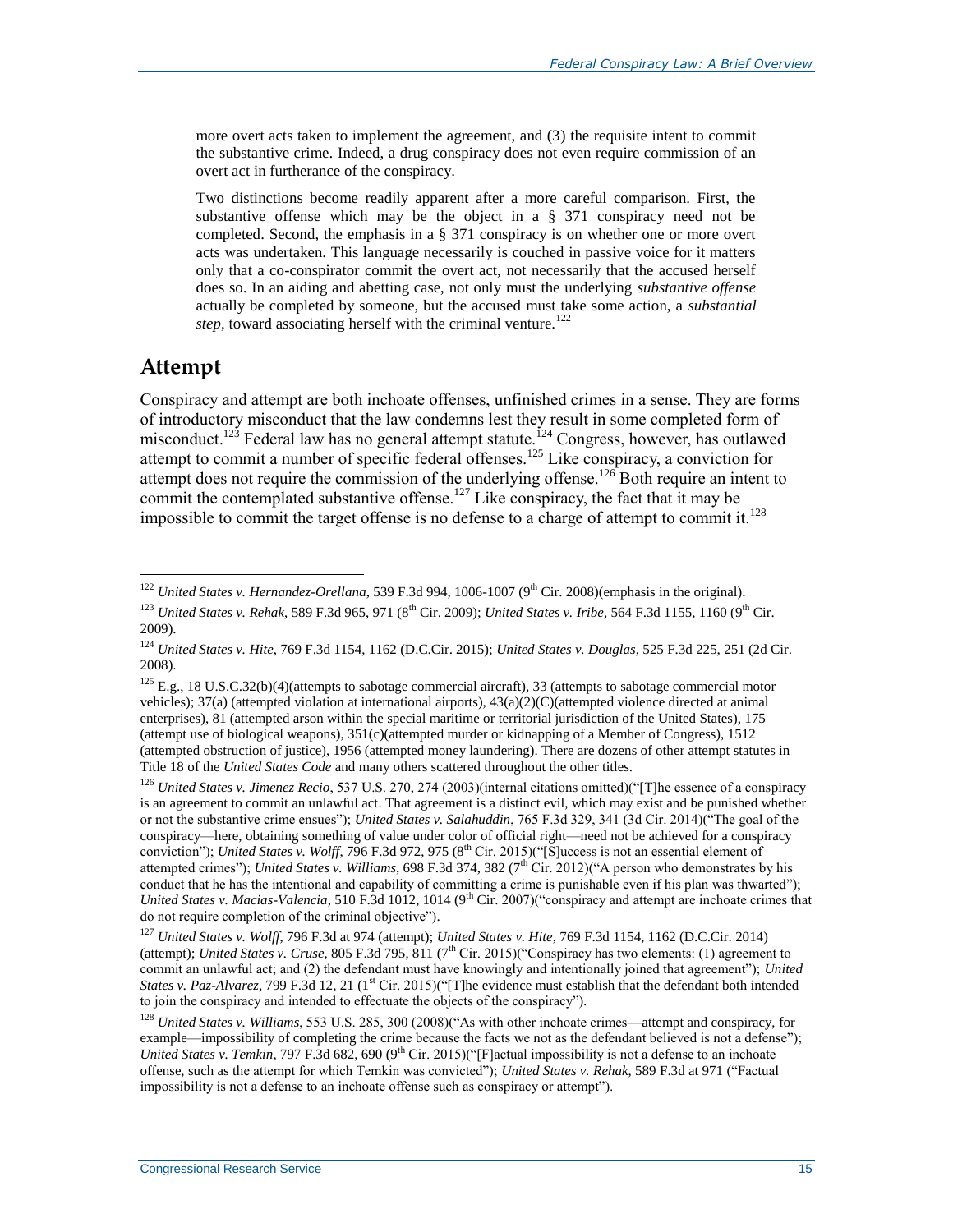Unlike conspiracy, attempt can be committed by a single individual.<sup>129</sup> Attempt only becomes a crime when it closely approaches a substantive offense. Conspiracy becomes a crime far sooner. Mere acts of preparation will satisfy the most demanding conspiracy statute, not so with attempt.<sup>130</sup> Conspiracy requires, at most, no more than an overt act in furtherance; attempt, a substantial step to completion.<sup>131</sup> Moreover, unlike a conspirator, an accused may not be convicted of both attempt and the underlying substantive offense.<sup>132</sup>

An individual may be guilty of both conspiring with others to commit an offense and of attempting to commit the same offense, either himself or through his confederates.<sup>133</sup> In some circumstances, he may be guilty of attempted conspiracy. Congress has outlawed at least one example of an attempt to conspire in the statute which prohibits certain invitations to conspire, that is, solicitation to commit a federal crime of violence, 18 U.S.C. 373.

#### **Solicitation**

 $\overline{a}$ 

Section 373 prohibits efforts to induce another to commit a crime of violence "under circumstances strongly corroborative" of intent to see the crime committed. <sup>134</sup> Section 373's crimes of violence are federal "felon[ies] that [have] as an element the use, attempted use, or threatened use of physical force against property or against the person of another.<sup>"135</sup> Examples of "strongly corroborative" circumstances include "the defendant offering or promising payment or another benefit in exchange for committing the offense; threatening harm or other detriment for refusing to commit the offense; repeatedly soliciting or discussing at length in soliciting the commission of the offense, or making explicit that the solicitation is serious; believing or knowing that the persons solicited had previously committed similar offenses; and acquiring weapons, tools, or information for use in committing the offense, or making other apparent preparations for its commission."<sup>136</sup> As is the case of attempt, "[a]n individual cannot be guilty of

<sup>132</sup> *United States v. Rivera-Relle*, 333 F.3d 914, 921 n.11 (9<sup>th</sup> Cir. 2003)("Unlike conspiracy, the prosecution may not obtain convictions for both the completed offense and the attempt if the attempt has in fact been completed. The attempt is an offense included in the completed crime, and, therefore, cannot support a separate conviction and sentence").

<sup>129</sup> *United States v. Iribe*, 564 F.3d at 1160 ("Each of those crimes contains an element that the other does not: Conspiracy does not require a 'substantial step,' while attempt does not require an 'agreement'").

<sup>&</sup>lt;sup>130</sup> United States v. Faust, 795 F.3d 1243, 1248 (10<sup>th</sup> Cir. 2015)("To prove attempt, the government had to show that the defendant took a substantial step towards the commission the ultimate crime, and that such step was more than mere preparation"); *United States v. Larive*, 794 F.3d 1016, 1019 (8<sup>th</sup> Cir. 2015); *United States v. Howard*, 766 F.3d 414, 419-26 ( $5^{\text{th}}$  Cir. 2014).

<sup>131</sup> *United States v. Faust*, 795 F.3d at 1248; *United States v. Larive*, 794 F.3d at 1019; *United States v. Howard*, 766 F.3d at 419-26.

<sup>133</sup> *United States v. Iribe*, 564 F.3d at 1161 ("Here, Defendant conspired to commit an actual kidnapping. He also committed a substantial step toward kidnapping. Thus, he was properly convicted of both conspiring to kidnap and attempting to kidnap").

<sup>&</sup>lt;sup>134</sup> 18 U.S.C. 373(a); *United States v. Dvorkin*, 799 F.3d 867, 878 (7<sup>th</sup> Cir. 2015)(internal quotation marks omitted)("To prove a violation of § 373(a), the government must establish (1) with strong corroborative circumstances that a defendant intended for another person to commit a violent federal crime, and (2) that a defendant solicited or otherwise endeavored to persuade the other person to carry out the crime").

<sup>135</sup> 18 U.S.C. 373(a); *United States v. Korab*, 893 F.2d 212, 215 (9th Cir. 1989)("Section 373(a) encompasses only solicitations of federal felonies").

<sup>&</sup>lt;sup>136</sup> *United States v. Hale*, 448 F.3d 971, 983 (7<sup>th</sup> Cir. 2006), citing, *United States v. McNeil*, 887 F.2d 448, 450 (3d Cir. 1989); see also, *United States v. Dvorkin*, 799 F.3d 867, 879 (7th Cir. 2015)("Evidence sufficient to strongly corroborate a defendant's intent includes, but is not limited to, evidence showing that the defendant: (1) offered or promised payment or some other benefit to the person solicited; (2) threatened to punish or harm the solicitee for failing to commit the offense; (3) repeatedly solicited the commission of the offense or expressly stated his seriousness; (continued...)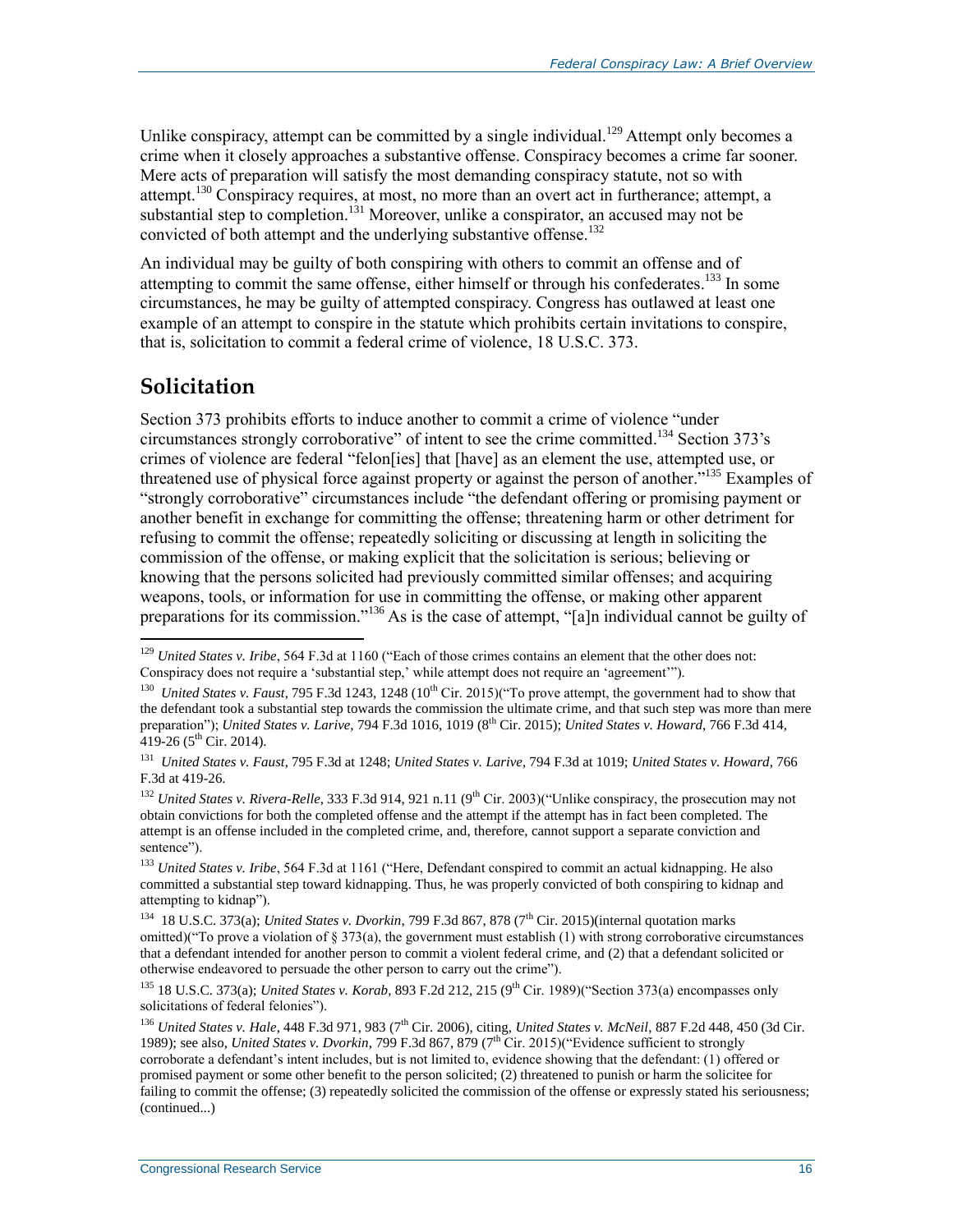both the solicitation of a crime and the substantive crime."<sup>137</sup> Although the crime of solicitation is complete upon communication with the requisite intent, renunciation prior to commission of the substantive offense is a defense.<sup>138</sup> The offender's legal incapacity to commit the solicited offense himself, however, is not a defense.<sup>139</sup>

## **Procedural Attributes**

### **Statute of Limitations**

The statute of limitations for most federal crimes is five years. <sup>140</sup> The five-year limitation applies to the general conspiracy statute, 18 U.S.C. 371, and to the false claims conspiracy statute, 18 U.S.C. 286. Section 371 requires proof of an overt act;<sup>141</sup> Section 286 does not.<sup>142</sup> For conspiracy offenses with an overt act requirement, the statute of limitations begins with completion of the last overt act in furtherance of the conspiracy.<sup>143</sup> For conspiracy offenses with no such requirement, the statute of limitations for an individual conspirator begins when he effectively withdraws from the scheme, when the conspiracy accomplishes the last of its objectives, or swhen it is abandoned.<sup>144</sup>

<sup>(...</sup>continued)

<sup>(4)</sup> knew or believed that the person solicited had previously committed a similar offense; or (5) acquire weapons, tools or information, or made other preparations, suited for use by the solicitee").

<sup>&</sup>lt;sup>137</sup> *United States v. Korab, 893 F.3d 212, 213 (9<sup>th</sup> Cir. 1989).* 

 $138$  18 U.S.C. 373(b)("It is an affirmative defense to a prosecution under this section that, under circumstances manifesting a voluntary and complete renunciation of his criminal intent, the defendant prevented the commission of the crime solicited. A renunciation is not "voluntary and complete" if it is motivated in whole or in part by a decision to postpone the commission of the crime until another time or to substitute another victim or another but similar objective. If the defendant raises the affirmative defense at trial, the defendant has the burden of proving the defense by a preponderance of the evidence"); see also, *United States v. Dvorkin*, 799 F.3d at 880.

 $139$  18 U.S.C. 373(c)("It is not a defense to a prosecution under this section that the person solicited could not be convicted of the crime because he lacked the state of mind required for its commission, because he was incompetent or irresponsible, or because he is immune from prosecution or is not subject to prosecution").

<sup>&</sup>lt;sup>140</sup> 18 U.S.C. 3282. A few crimes, such as certain terrorism and child abuse offenses have special longer statute of limitations, e.g., 18 U.S.C. 3283, 3286. Capital offenses may be tried at any time, 18 U.S.C. 3281.

<sup>141</sup> 18 U.S.C. 371 (" ... and one or more of such persons do any act to effect the object of the conspiracy ... "); *United States v. Wardell, 591 F.3d 1279, 1287* (10<sup>th</sup> Cir. 2009); *United States v. Schaffer*, 586 F.3d 414, 422 (6<sup>th</sup> Cir. 2009); *United States v. Kingrea*, 573 F.3d 186, 195 (4<sup>th</sup> Cir. 2009).

<sup>142</sup> *United States v. Saybolt*, 577 F.3d 195, 202 (3d Cir. 2009); *United States v. Dedman*, 527 F.3d 577, 594 n.7 (6th Cir. 2008); *United States v. Lanier*, 920 F.2d 887, 892 (11th Cir. 1991); but see, *United States v. Baldwin*, 774 F.3d 711, 721  $(11<sup>th</sup> Cir. 2014)$ (emphasis added)("To prove the conspiracy element [of §286], the government was required to show the existence of an agreement to achieve an unlawful objective, the defendant's knowing and voluntary participation in the conspiracy, and *the commission of an overt act in furtherance of it*").

<sup>143</sup> *United States v. Bennett*, 765 F.3d 887, 895 (8th Cir. 2014); *United States v. Chhun*, 744 F.3d 1110, 1122 (9th ?Cir. 2014); *United States v. Stewart*, 744 F.3d 17, 21 (1<sup>st</sup> Cir. 2014).

<sup>144</sup> *Smith v. United States*, 133 S. Ct. 714, 717 (2013)("A defendant who withdraws outside the relevant statute-oflimitations period has a complete defense to prosecution"); *United States v. Heard*, 709 F.3d 413, 427 (5<sup>th</sup> Cir. 2013); *United States v. Guevara, 706 F.3d 38, 45-6* (1<sup>st</sup> Cir. 2013); *United States v. Seher, 562 F.3d 1344, 1364* (11<sup>th</sup> Cir. 2009)(prosecution under 18 U.S.C. 1956(h) which has no overt act requirement)("The government satisfies the requirements of the statute of limitations for a non-overt act conspiracy if it alleges and proves that the conspiracy continued into the limitations period. A conspiracy is deemed to continue as long as its purposes have neither been abandoned nor accomplished, and no affirmative showing has been made that it has terminated").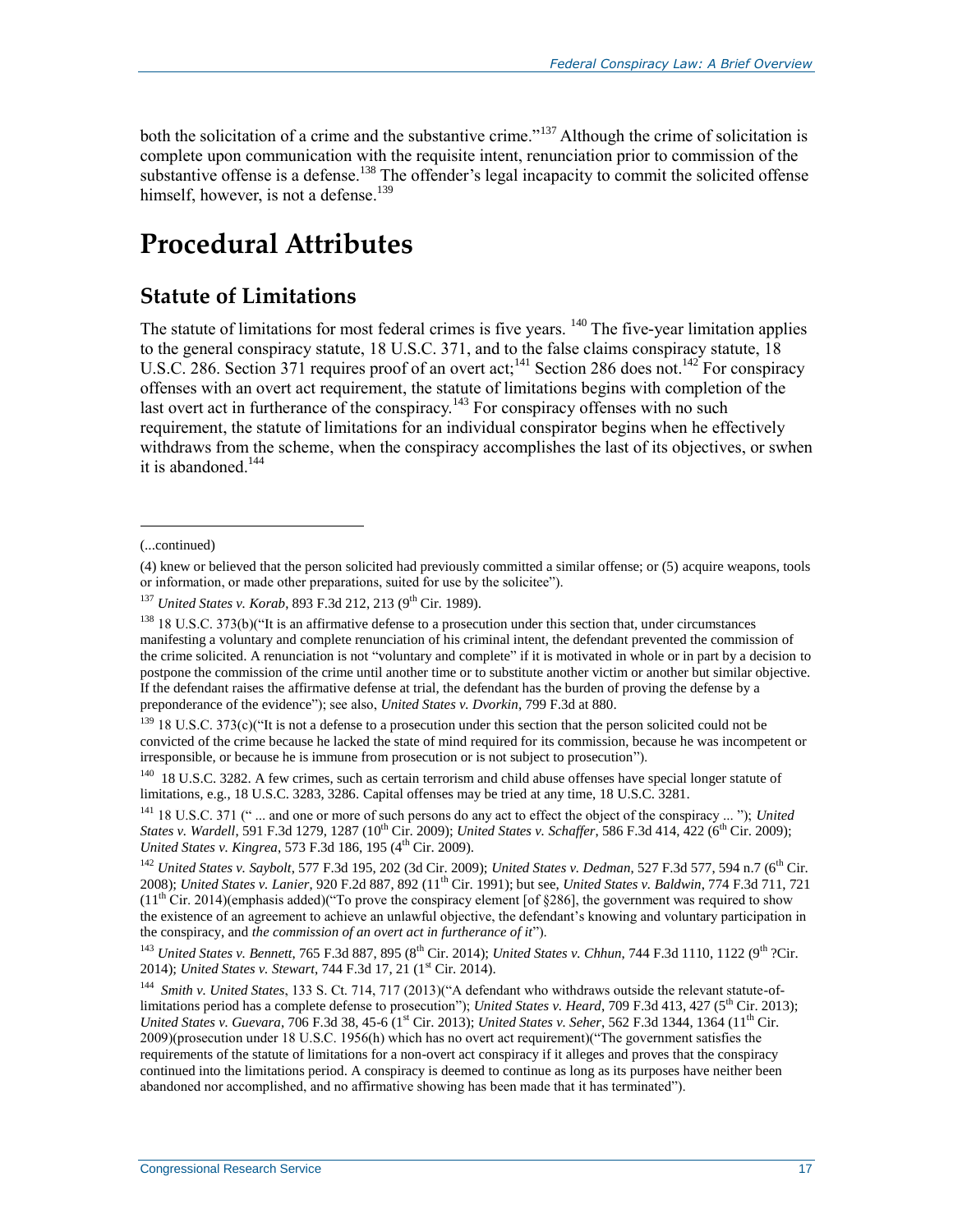### **Venue**

 $\overline{a}$ 

The presence or absence of an overt act requirement makes a difference for statute of limitations purposes. For venue purposes, it does not. The Supreme Court has observed in passing that "this Court has long held that venue is proper in any district in which an overt act in furtherance of the conspiracy was committed, even where an overt act is not a required element of the conspiracy offense."<sup>145</sup> The lower federal appellate courts are seemingly of the same view, for they have found venue proper for a conspiracy prosecution wherever an overt act occurs—under overt act statutes and non-overt act statutes alike.<sup>146</sup>

### **Joinder and Severance (One Conspiracy, One Trial)**

Three rules of the Federal Rules of Criminal Procedure govern joinder and severance for federal criminal trials. Rule 8 permits the joinder of common criminal charges and defendants.<sup>147</sup> Rule 12 insists that a motion for severance be filed prior to trial.<sup>148</sup> Rule 14 authorizes the court to grant severance for separate trials as a remedy for prejudicial joinder.<sup>149</sup>

The Supreme Court has pointed out that "[t]here is a preference in the federal system for joint trials of defendants who are indicted together. Joint trials play a vital role in the criminal justice system. They promote efficiency and serve the interests of justice by avoiding the scandal and inequity of inconsistent verdicts."<sup>150</sup> In conspiracy cases, a "conspiracy charge combined with substantive counts arising out of that conspiracy is a proper basis for joinder under Rule 8(b)."<sup>151</sup> Moreover, "the preference in a conspiracy trial is that persons charged together should be tried together."<sup>152</sup> In fact, "it will be the rare case, if ever, where a district court should sever the trial of

<sup>145</sup> *Whitfield v. United States*, 543 U.S. 209, 218 (2005).

<sup>&</sup>lt;sup>146</sup> *United States v. Hsiung, 778 F.3d 738, 746 (9<sup>th</sup> Cir. 2015); <i>United States v. Bradley, 644 F.3d 1213, 1255 (11<sup>th</sup> Cir.* 2011); *United States v. Tzolov,* 642 F.2d 314, 319-20 (2d Cir. 2011) (each of these cases involves conspiracy which carries an overt act requirement); *United States v. Rodriguez-Lopez*, 756 F.3d 422, 429-30 (5<sup>th</sup> Cir. 2014); *United States v. Watson*, 717 F.3d 196, 198 (D.C.Cir. 2013); *United States v. Banks*, 706 F.3d 901, 904-905 (8th Cir. 2013) (each of these cases involves conspiracy under 21 U.S.C. 846 which does not include an overt act requirement).

<sup>147</sup> "(a) **Joinder of Offenses.** The indictment or information may charge a defendant in separate counts with 2 or more offenses if the offenses charged—whether felonies or misdemeanors or both—are of the same or similar character, or are based on the same act or transaction, or are connected with or constitute parts of a common scheme or plan.

<sup>&</sup>quot;(b) **Joinder of Defendants.** The indictment or information may charge 2 or more defendants if they are alleged to have participated in the same act or transaction, or in the same series of acts or transactions, constituting an offense or offenses. The defendants may be charged in one or more counts together or separately. All defendants need not be charged in each count," F.R.Crim.P. 8.

<sup>&</sup>lt;sup>148</sup> "The following must be raised before trial: ... (D) a Rule 14 motion to sever charges or defendants," F.R.Crim.P.  $12(b)(3)(D)$ . If the motion is denied, the courts will require that the motion be renewed at the close of the presentation of evidence or it will be considered waived, *United States v. Williams*, 553 F.3d 1073, 1079 (7th Cir. 2009); *United States v. Sullivan*, 522 F.3d 967, 981 (9<sup>th</sup> Cir. 2008).

 $149$  "(a) Relief. If the joinder of offenses or defendants in an indictment, an information, or a consolidation for trial appears to prejudice a defendant or the government, the court may order separate trials of counts, sever the defendants' trials, or provide any other relief that justice requires.

<sup>&</sup>quot;(b) Defendant's Statements. Before ruling on a defendant's motion to sever, the court may order an attorney for the government to deliver to the court for in camera inspection any defendant's statement that the government intends to use as evidence," F.R.Crim.P. 14.

<sup>150</sup> *Zafiro v. United States*, 506 U.S. 534, 537 (1993); see also, *United States v. Straker*, 800 F.3d 570, 626 (D.C.Cir. 2015).

<sup>&</sup>lt;sup>151</sup> *United States v. Williams*, 553 F.3d 1073, 78-79 (7<sup>th</sup> Cir. 2009).

<sup>152</sup> *United States v. McDonnell*, 792 F.3d 478, 494 (4th Cir. 2015); *United States v. Anderson*, 783 F.3d 727, 743 (8th (continued...)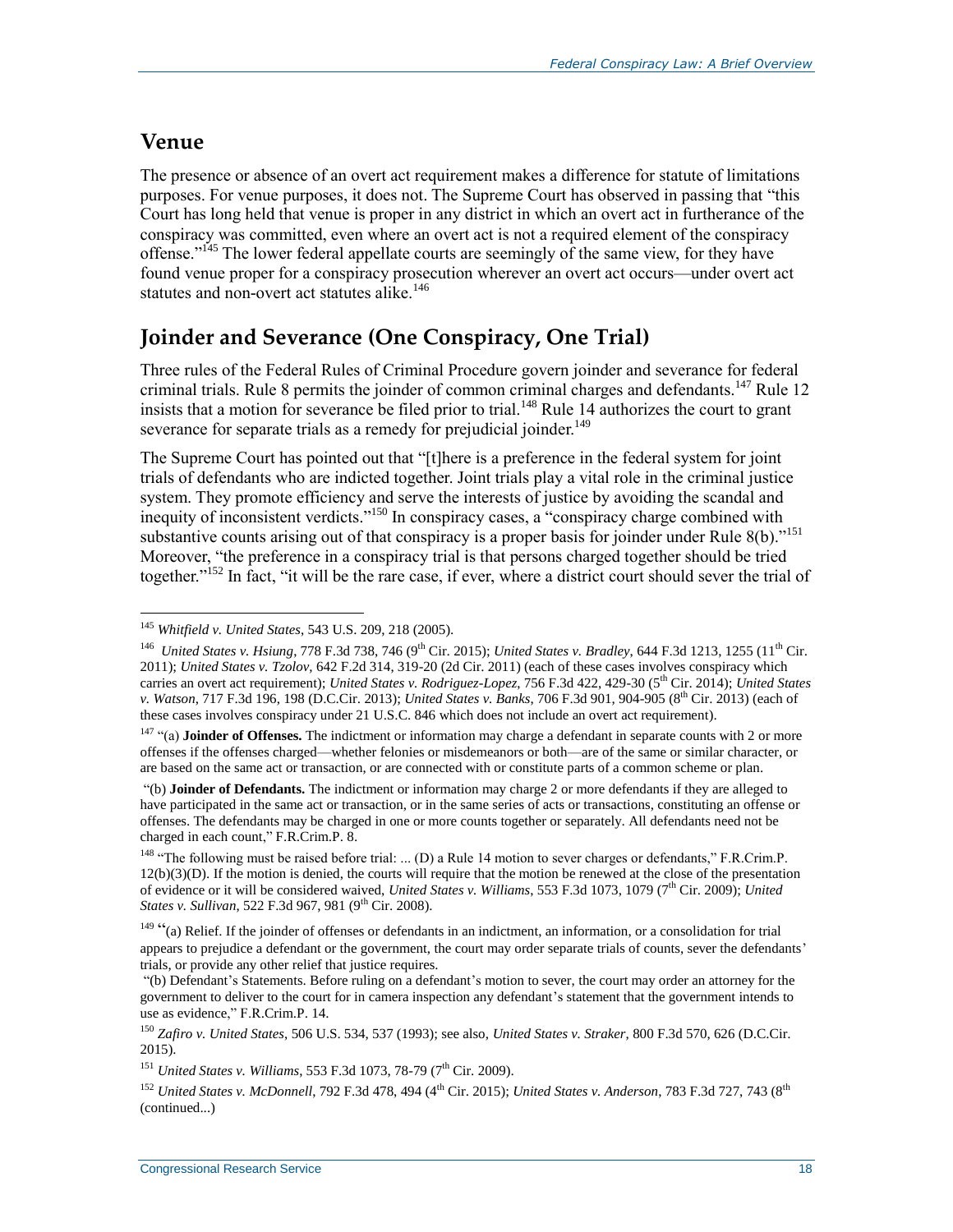alleged co-conspirators."<sup>153</sup> The Supreme Court has reminded the lower courts that "a district court should grant a severance under Rule 14 only if there is a serious risk that a joint trial would compromise a specific trial right of one of the defendants, or prevent the jury from making a reliable judgment about guilt or innocence."<sup>154</sup> The Court noted that the risk may be more substantial in complex cases with multiple defendants, but that "less drastic measures, such as limiting instructions, often will suffice to cure any risk of prejudice."<sup>155</sup> Subsequently lower federal appellate court opinions have emphasized the curative effect of appropriate jury instructions<sup>156</sup>

### **Double Jeopardy and Ex Post Facto**

Because conspiracy is a continuing offense, it stands as an exception to the usual ex post facto principles. Because it is a separate crime, it also stands as an exception to the usual double jeopardy principles.

The ex post facto clauses of the Constitution forbid the application of criminal laws which punish conduct that was innocent when it was committed or punish more severely criminal conduct than when it was committed.<sup>157</sup> Increasing the penalty for an ongoing conspiracy, however, does not offend ex post facto constraints as long as the conspiracy straddles the date of the legislative penalty enhancement.<sup>158</sup>

The double jeopardy clause of the Fifth Amendment declares that no person shall "be subject for the same offence to be twice put in jeopardy of life or limb."<sup>159</sup> This prohibition condemns successive prosecutions, successive punishments, and successive use of charges rejected in acquittal.<sup>160</sup>

l

<sup>157</sup> U.S. Const. Art.I, §§9, 10; *Stogner v. California*, 539 U.S. 607, 612 (2003).

<sup>(...</sup>continued)

Cir. 2015); *United States v. Fazio*, 770 F.3d 160, 166 (2d Cir. 2014).

<sup>153</sup> *United States v. Spotted Elk*, 548 F.3d 641, 658 (8th Cir. 2008); *United States v. Fazio*, 770 F.3d at 165-66 ("A district's decision to deny severance is virtually unreviewable and will be overturned only if a defendant can demonstrate prejudice so severe that his conviction constituted a miscarriage of justice ") .

<sup>154</sup> *Zafiro v. United States*, 506 U.S. at 539; see also, *United States v. Straker*, 800 F.3d at 626; *United States v. Hawkins*, 796 F.3d 843, 861 (8<sup>th</sup> Cir. 2015)("We will not reverse a denial of a motion to sever unless the appellant demonstrates an abuse of discretion resulting in real and clear prejudice. To satisfy this standard, Brown must show that her defense was irreconcilable with the defense of her codefendant or that the jury was unable to compartmentalize the evidence as it related to separate defendants").

<sup>155</sup> *Zafiro v. United States*, 506 U.S. at 539.

<sup>156</sup> *United States v. Straker*, 800 F.3d at 626 ("Moreover, absent a dramatic disparity of evidence against defendants whose trials might be joined, any prejudice cause by joinder is best dealt with by instructions to the jury to give individual consideration to each defendant"); *United States v. Anderson*, 783 F.3d at 744; *United States v. Williams*, 553 F.3d 1073, 1079 (7th Cir. 2009)("[T]he district court gave a limiting instruction both before the presentation of the evidence and again at closing arguments that the jury should consider the evidence regarding each defendant separately. Such instructions are normally sufficient to cure any possibility of prejudice").

<sup>&</sup>lt;sup>158</sup> *United States v. Julian*, 427 F.3d. 471, 482 (7<sup>th</sup> Cir. 2005)("It is well established that a statute increasing a penalty with respect to a criminal conspiracy which commenced prior to, but was continued beyond the effective date of the statute, is not *ex post facto* as to that crime"); *United States v. Valladares*, 544 F.3d 1257, 1270-271 (11<sup>th</sup> Cir. 2008); *United States v. Vallone*, 752 F.3d 690, 694-95 (7<sup>th</sup> Cir. 2014).

<sup>159</sup> U.S. Const. Amend. V.

<sup>&</sup>lt;sup>160</sup> *United States v. Dixon*, 509 U.S. 688, 696 (1993)("The prohibition applies both to successive punishments and to successive prosecutions for the same offense"); *Yeager v. United States*, 557 U.S. 110, 119 (2009)("[T]he Double Jeopardy Clause precludes [as collateral estoppel] the Government from relitigating any issue that was necessarily (continued...)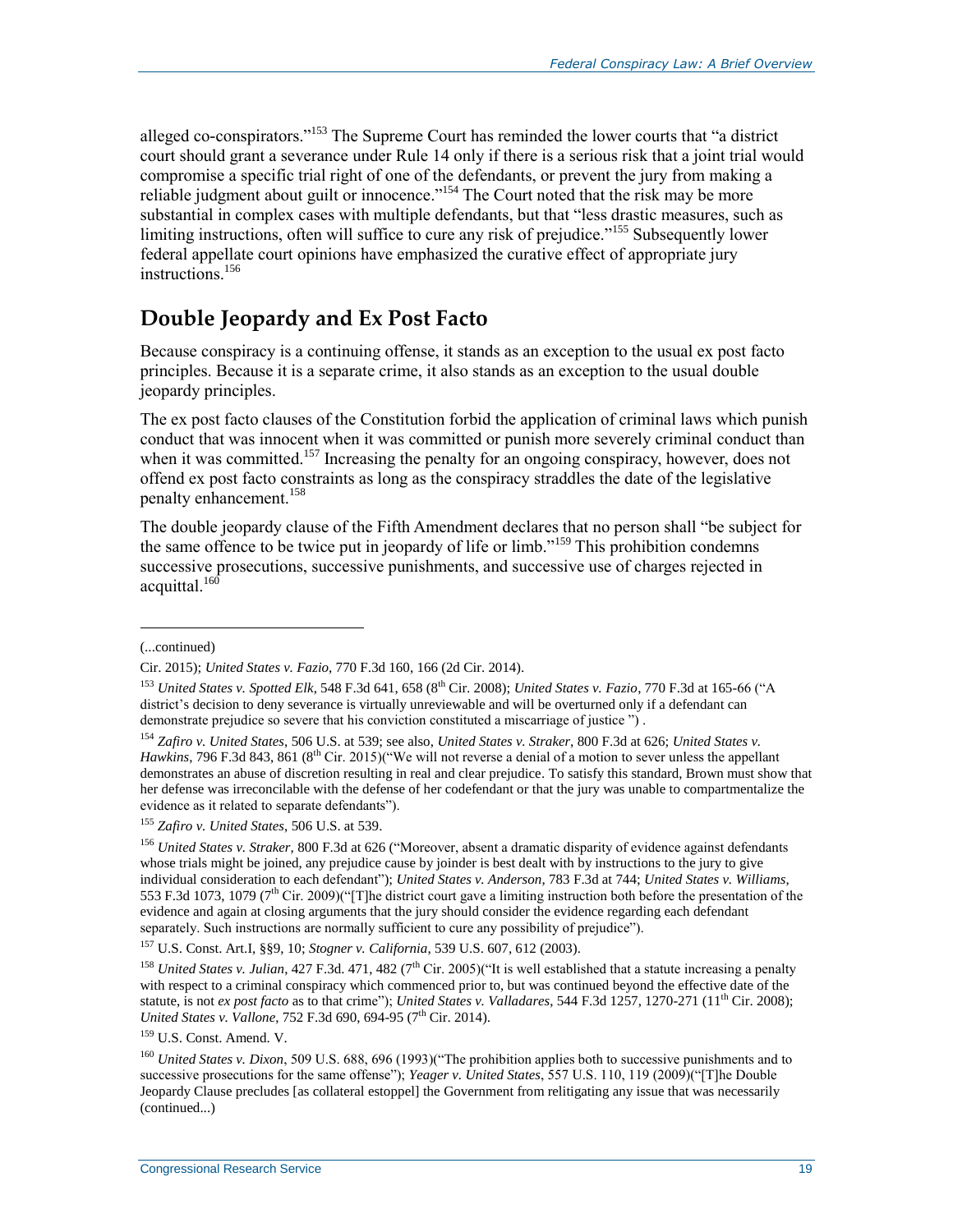For successive prosecution or punishment, the critical factor is the presence or absence of the same offense. Offenses may overlap, but they are not the same crime as long as each requires proof of an element that the other does not.<sup>161</sup> Since conspiracy and its attendant substantive offense are ordinarily separate crimes—one alone requiring agreement and the other alone requiring completion of the substantive offense—the double jeopardy clause poses no impediment to successive prosecution or to successive punishment of the two.<sup>162</sup>

Double jeopardy issues arise most often in a conspiracy context when a case presents the question of whether the activities of the accused conspirators constitute a single conspiracy or several sequential, overlapping conspiracies. Multiple conspiracies may be prosecuted sequentially and punished with multiple sanctions; single conspiracies must be tried and punished once. Asked to determine whether they are faced with one or more than one conspiracy, the courts have said they inquire whether:

- 1. the *locus criminis* [place] of the two alleged conspiracies is the same;
- 2. there is a significant degree of *temporal overlap* between the two conspiracies charged;
- 3. there is an overlap of personnel between the two conspiracies (including unindicted as well as indicted co-conspirators);
- 4. the overt acts charged [are related];
- 5. the *role played* by the defendant [relates to both];
- 6. there was a common goal among the conspirators;
- 7. whether the agreement contemplated bringing to pass a continuous result that will not continue without the continuous cooperation of the conspirators; and
- 8. the extent to which the participants overlap [ped] in [their] various dealings.<sup>163</sup>

### **Co-conspirator Declarations**

At trial, the law favors the testimony of live witnesses—under oath, subject to cross examination, and in the presence of the accused and the jury—over the presentation of their evidence in writing or through the mouths of others. The hearsay rule is a product of this preference. Exceptions and definitions narrow the rule's reach. For example, hearsay is usually defined to include only those

l

<sup>(...</sup>continued)

decided by a jury's acquittal in a prior trial"); *United States v. Wittig*, 575 F.3d 1085, 1100-101 (10<sup>th</sup> Cir. 2009) ("[W]hen the only way the government can prove one of the elements of a conspiracy offense is to prove the same facts decided against it in a prior trial on a substantive offense, collateral estoppel bars the attempt").

<sup>161</sup> *Rutledge v. United States*, 517 U.S. 292, 297 (1996).

<sup>&</sup>lt;sup>162</sup> *United States v. Felix*, 503 U.S. 378, 391 (1992); *United States v. Pierre*, 795 F.3d 847, 852 (8<sup>th</sup> Cir. 2015); *United States v. Faulkner*, 793 F.3d 752, 758 (7<sup>th</sup> Cir. 2015); *United States v. Thomas*, 726 F.3d 1086, 1091 (9<sup>th</sup> Cir. 2013); *United States v. Tovar*, 719 F.3d 376, 383 (5<sup>th</sup> Cir. 2013).

<sup>163</sup> *United States v. Rigas*, 584 F.3d 594, 610 (3d Cir. 2009)(emphasis in the original); see also, *United States v. Pierre*, 795 F.3d 847, 849-50  $(8<sup>th</sup>$  Cir. 2015)("In determining whether separately-charged conspiracies are really a single conspiracy, this court applies a 'totality of the circumstances' test. In applying that test, our cases consider: (1) the timing of the alleged conspiracies; (2) the identity of alleged co-conspirators; (3) the offenses charged in the indictments; (4) the overt acts charged ... or any other description of the offense charged which indicate the nature and scope of the activity charged; and (5) the locations of the alleged conspiracies"); *United States v. Wheeler*, 535 F.3d 446, 449 ( $6<sup>th</sup>$  Cir. 2008)(citing factors [1] through [4] in addition to the statutory offenses charged in the indictments); *United States v. Njoku*, 737 F.3d 55, 69 (5<sup>th</sup> Cir. 2013).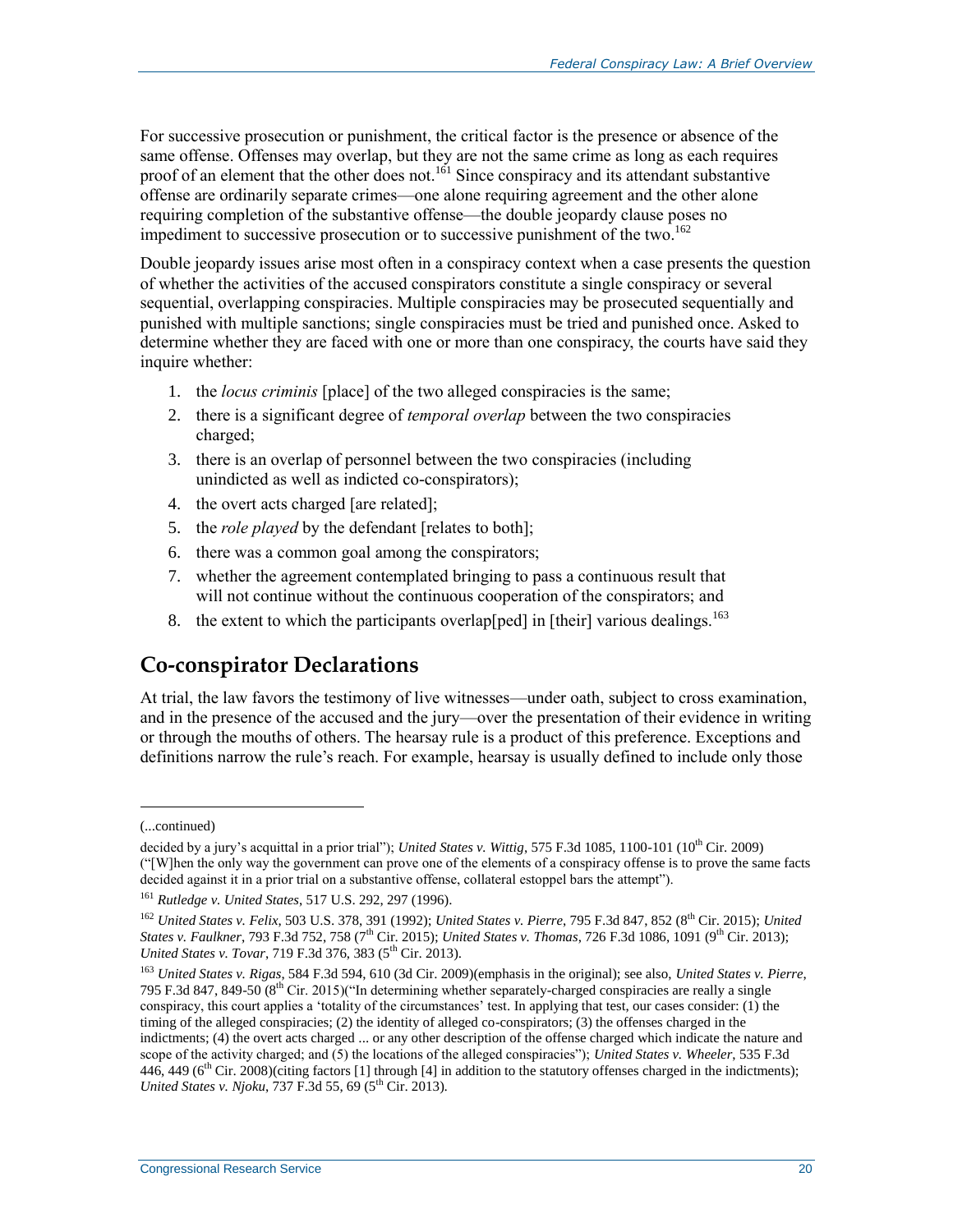out-of-court statements which are offered in evidence "to prove the truth of the matter asserted."<sup>164</sup>

Although often referred to as the exception for co-conspirator declarations, the Federal Rules of Evidence treats the matter within its definition of hearsay. Thus, Rule  $801(d)(2)(E)$  of the Federal Rules provides that an out-of-court "statement is not hearsay if ... (2) The statement is offered against a party and is ... (E) a statement by a coconspirator of a party during the course and in furtherance of the conspiracy."

To admit a co-conspirator declaration into evidence under the Rule, a "court must find: (1) the conspiracy existed; (2) the defendant was a member of the conspiracy; and (3) the co-conspirator made the proffered statements in furtherance of the conspiracy."<sup>165</sup> The court, however, may receive the statement preliminarily subject to the prosecution's subsequent demonstration of its admissibility by a preponderance of the evidence.<sup>166</sup> As to the first two elements, a coconspirator's statement without more is insufficient; there must be "some extrinsic evidence sufficient to delineate the conspiracy and corroborate the declarant's and the defendant's roles in it."<sup>167</sup> As to the third element, "[a] statement is in furtherance of a conspiracy if it is intended to promote the objectives of the conspiracy."<sup>168</sup> A statement is in furtherance, for instance, if it describes for the benefit of a co-conspirator the status of the scheme, its participants, or its methods.<sup>169</sup> Bragging, or "mere idle chatter or casual conversation about past events," however, is not considered a statement in furtherance of a conspiracy.<sup>170</sup>

Under some circumstances, evidence admissible under the hearsay rule may nevertheless be inadmissible because of Sixth Amendment restrictions. The Sixth Amendment provides, among other things, that "[i]n all criminal prosecutions, the accused shall enjoy the right ... to be confronted with the witnesses against him." The provision was inspired in part by reactions to the trial of Sir Walter Raleigh, who argued in vain that he should be allowed to confront the alleged co-conspirator who had accused him of treason.<sup>171</sup> Given its broadest possible construction, the confrontation clause would eliminate any hearsay exceptions or limitations.<sup>172</sup> The Supreme Court in *Crawford v. Washington* explained, however, that the clause has a more precise reach.

 $\overline{a}$ 

<sup>168</sup> *United States v. Warman, 578 F.3d at 338; United States v. Flores, 572 F.3d 1254, 1264 (11<sup>th</sup> Cir. 2009).* 

 $164$  F.R.Evid. 801(c).

<sup>165</sup> *United States v. Warman*, 578 F.3d 320, 335 (6th Cir. 2009); *United States v. Haire*, 806 F.3d 991, 997 (8th Cir. 2015); *United States v. Hough*, 803 F.3d 1181, 1193 (11th Cir. 2015); *United States v. Morgan*, 748 F.3d 1024, 1036  $(10^{th}$  Cir. 2014).

<sup>166</sup> *United States v. Paz-Alvarez*, 799 F.3d 12, 29 (1st Cir. 2015); *United States v. Haire*, 806 F.3d at 997; *United States v. Warman*, 578 F.3d at 335.

<sup>167</sup> *United States v. Mitchell*, 596 F.3d 18, 23 (1<sup>st</sup> Cir. 2010); *United States v. Liera*, 585 F.3d 1237, 1245-246 (9<sup>th</sup> Cir. 2009); *United States v. Benson*, 591 F.3d 491, 502 (6<sup>th</sup> Cir. 2010).

<sup>169</sup> *United States v. Tamman*, 782 F.3d 543, 553 (9th Cir. 2015); *United States v. Meeks*, 756 F.3d 1115, 1119 (8th Cir. 2014); *United States v. Alviar*, 573 F.3d 526, 545(7<sup>th</sup> Cir. 2009)("In conspiracy cases statements that are part of the information flow between conspirators intended to help each perform his role satisfy the 'in furtherance' requirement of Rule  $801(d)(2)(E)$ ").

<sup>170</sup> *United States v. Warman*, 578 F.3d at 338.

<sup>171</sup> *Crawford v. Washington*, 541 U.S. 36, 44, 52 (2004)("One of Raleigh's trial judges later lamented that the justice of England has never been so degraded and injured as by the condemnation of Sir Walter Raleigh. Through a series of statutory and judicial reforms, English law developed a right of confrontation that limited these abuses.... Raleigh's trial has long been thought as a paradigmatic confrontation violation").

<sup>&</sup>lt;sup>172</sup> "If taken literally, the Clause would bar all hearsay, or at least all hearsay uttered by a declarant unavailable for examination at trial," Trachtenberg, *Coconspirator, "Coventurers," and the Exception Swallowing the Hearsay Rule*, 61 HASTINGS LAW JOURNAL 581, 637 (2010).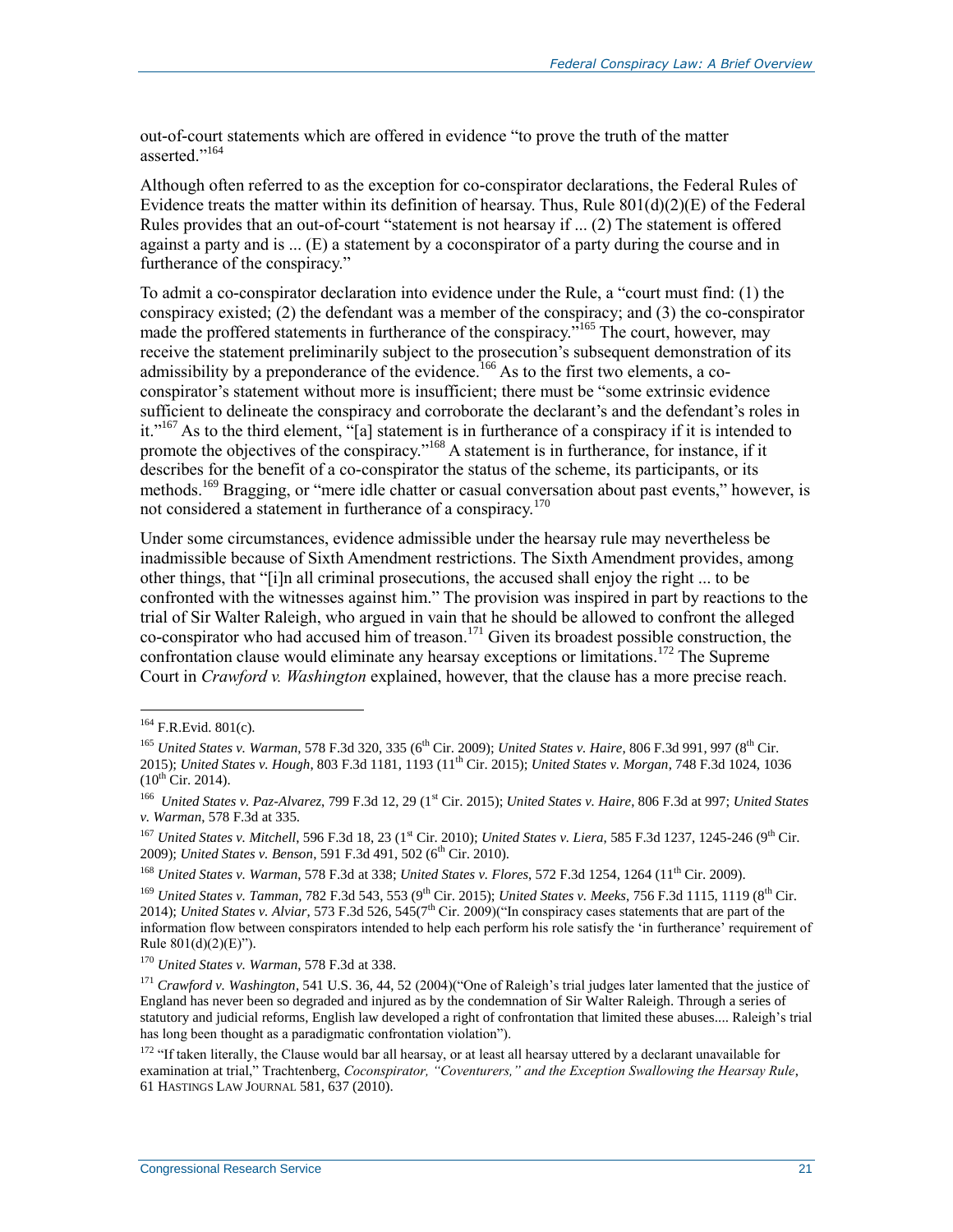The clause uses the word "witnesses" to bring within its scope only those who testify or whose accusations are made in a testimonial context. In a testimonial context, the confrontation clause permits use at trial of prior testimonial accusations only if the witness is unavailable and only if the accused had the opportunity to cross examine him when the testimony was taken.<sup>173</sup> The Court elected to "leave for another day any effort to spell out a comprehensive definition of 'testimonial,'"<sup>174</sup> but has suggested that the term includes "affidavits, depositions, prior testimony, or confessions [, and other] statements that were made under circumstances which would lead an objective witness reasonably to believe that the statement would be available for use at a later trial."<sup>175</sup>

Since *Crawford*, the lower federal courts have generally held that the confrontation clause poses no obstacle to the admissibility of the co-conspirator statements at issue in the cases before them, either because the statements were not testimonial;<sup>176</sup> were not offered to establish the truth of the asserted statement;<sup>177</sup> or because the clause does not bar co-conspirator declarations generally.<sup>178</sup>

<sup>173</sup> *Crawford v. Washington*, 541 U.S. at 68 ("Where nontestimonial hearsay is at issue, it is wholly consistent with the Framers' design to afford the States [and Congress] flexibility in their development of hearsay law ... as would an approach that exempted such statements from Confrontation Clause scrutiny altogether. Where testimonial evidence is at issue, however, the Sixth Amendment demands what the common law required: unavailability and a prior opportunity for cross-examination").

<sup>174</sup> *Id.*

<sup>175</sup> *Melendez-Diaz v. Massachusetts*, 557 U.S. 305, 321 (2009), quoting *Crawford v. Washington*, 541 U.S. at 51-2 (2004).

<sup>&</sup>lt;sup>176</sup> *United States v. Hyles*, 521 F.3d 946, 960 (8<sup>th</sup> Cir. 2008)("Neither ... were ... formal statements, nor were [the] statements elicited in response to government interrogation. In other words, they did not bear testimony. Therefore, *Crawford* is inapplicable"); *United States v. Spotted Elk*, 548 F.3d 641, 662 (8th Cir. 2008)("Blue Bird's reported utterance was not a statement of fact, but a proposal of a future course of action (i.e., what to say in the future), uttered not to any official, but to a co-defendant. Blue Bird's reported words were not testimonial, and therefore Frogg's account of them could not have violated Spotted Elk's Sixth Amendment rights"); *United States v. Figueroa*, 729 F.3d 267, 267 n.14 (3d Cir. 2013); *United States v. Morgan*, 748 F.3d 1024, 1038 (10th Cir. 2014); *United States v. Wilson*, 788 F.3d 1298, 1316 (11<sup>th</sup> Cir. 2015).

<sup>&</sup>lt;sup>177</sup> *United States v. Cesareo-Ayala*, 576 F.3d 1120, 1127-128 (10<sup>th</sup> Cir. 2009)("The government contends that Mendez' statements in the two conversations are not hearsay and do not implicate the Confrontation Clause because they were not offered in evidence to prove the truth of the matter asserted. We agree"); *United States v. Brown*, 560 F.3d 754, 765  $(8<sup>th</sup> Cir. 2009)'$  Because Williams's statement was not admitted for the truth of the matter asserted, it does not implicate the confrontation clause").

<sup>&</sup>lt;sup>178</sup> *United States v. Hargrove*, 508 F.3d 445, 449 (7<sup>th</sup> Cir. 2007)("Under Rule 801(d)(2)(E) the statements of coconspirators made during the course and in furtherance of the conspiracy are considered admissions by a party opponent and are not hearsay. The use of this sort of evidence does not implicate the Confrontation Clause"); *United States v. Singh*, 494 F.3d 653, 659 (8<sup>th</sup> Cir. 2007)("[C]o-conspirators' statements made in furtherance of a conspiracy and admitted under Rule 801(d)(2)(E) are generally non-testimonial and, therefore, do not violate the Confrontation Clause as interpreted by the Supreme Court"); but see *United States v. Warman*, 578 F.3d 320, 346 ( $6<sup>th</sup>$  Cir. 2009) ("[S]tatements of a confidential informant are testimonial in nature and therefore, may not be offered by the government to establish the guilt of an accused absent an opportunity for the accused to cross-examine the informant"); *United States v. Alaniz*, 726 F.3d 586, 608 (5th Cir. 2013); *United States v. Grasso*, 724 F.3d 1077, 1085 n.9 (9th Cir. 2013); *United States v. Patterson*, 713 F.3d 1237, 1247 (10<sup>th</sup> Cir. 2013).